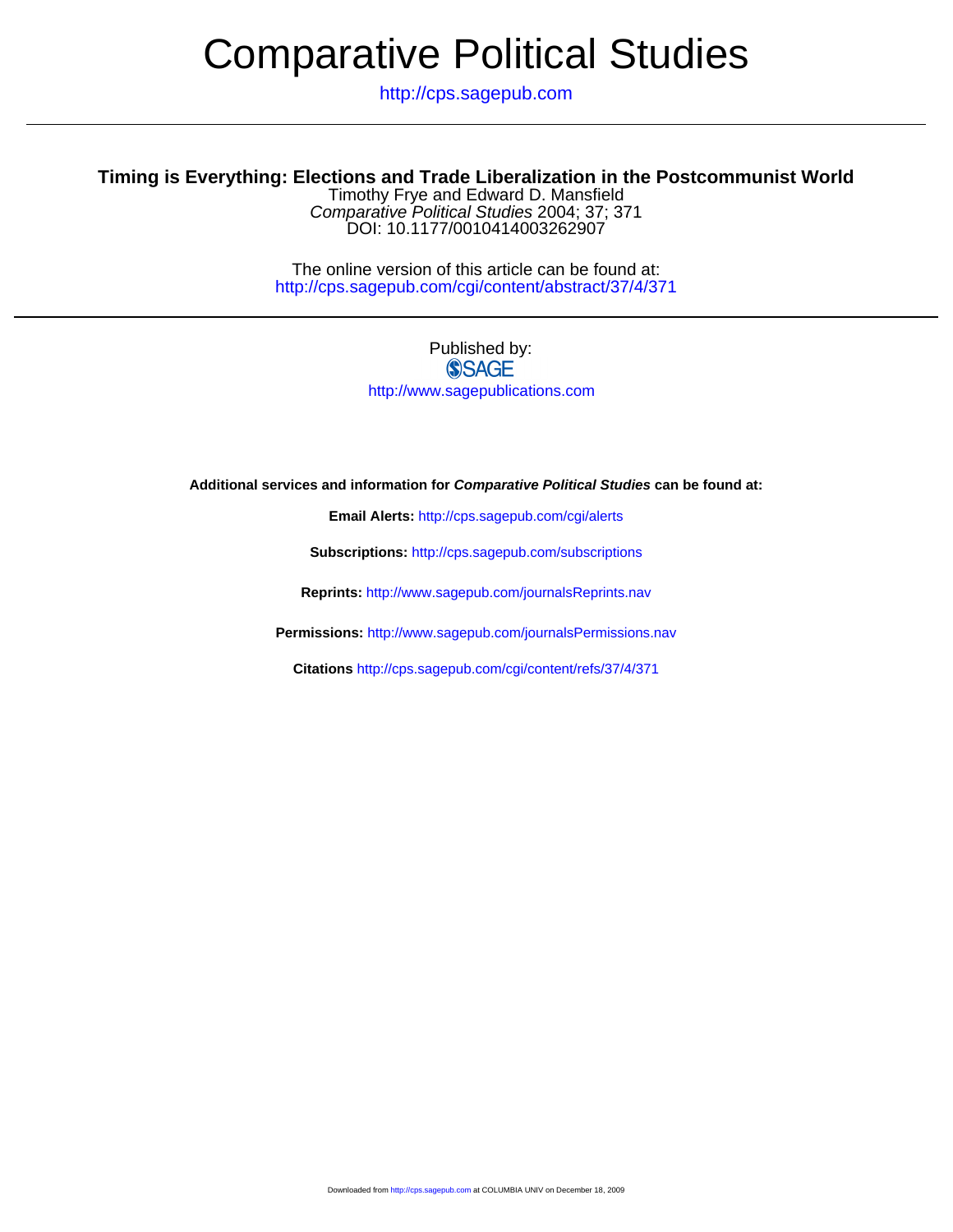# TIMING IS EVERYTHING Elections and Trade Liberalization in the Postcommunist World

#### TIMOTHY FRYE Ohio State University

EDWARD D. MANSFIELD University of Pennsylvania

In the wake of the Soviet bloc's collapse, various postcommunist countries rushed to gain greater access to foreign markets. Many of them have made substantial progress in liberalizing commerce, but the movement toward free trade has been by no means universal. One prominent view is that the establishment of democratic institutions has stimulated economic reform in the postcommunist world. The authors conduct one of the first studies on this topic and find that democracies are indeed more likely to liberalize trade than nondemocracies. They also find that the electoral calendar has a potent influence on the timing of commercial reform in postcommunist democracies: Controlling for a range of factors, politicians are most likely to reduce trade barriers immediately after voters go to the polls. Trade liberalization is much less likely to occur at other points in a democracy's electoral calendar, and elections have no effect on commercial reform in nondemocracies.

*Keywords: elections; trade policy; economic reform; postcommunist countries*

In the wake of the Soviet bloc's collapse, various postcommunist coun-<br>tries rushed to gain greater access to foreign markets. Many of them have tries rushed to gain greater access to foreign markets. Many of them have made substantial progress in liberalizing commerce, but the movement toward free trade was by no means universal. More than a decade after the fall of the Berlin Wall, very little is known about why some postcommunist countries have liberalized trade whereas others have not. Equally little is known

COMPARATIVE POLITICAL STUDIES, Vol. 37 No. 4, May 2004 371-398 DOI: 10.1177/0010414003262907 © 2004 Sage Publications

AUTHORS' NOTE: *For helpful comments and suggestions, we are grateful to Hilary Appel, Regina Baker, Marc Busch, Thomas Callaghy, Daniel Drezner, Stephen Hansen, Marcus Kurtz, Helen Milner, Anthony Mughan, Jon Pevehouse, Richard Timpone, Gregory Wawro, and two anonymous reviewers.*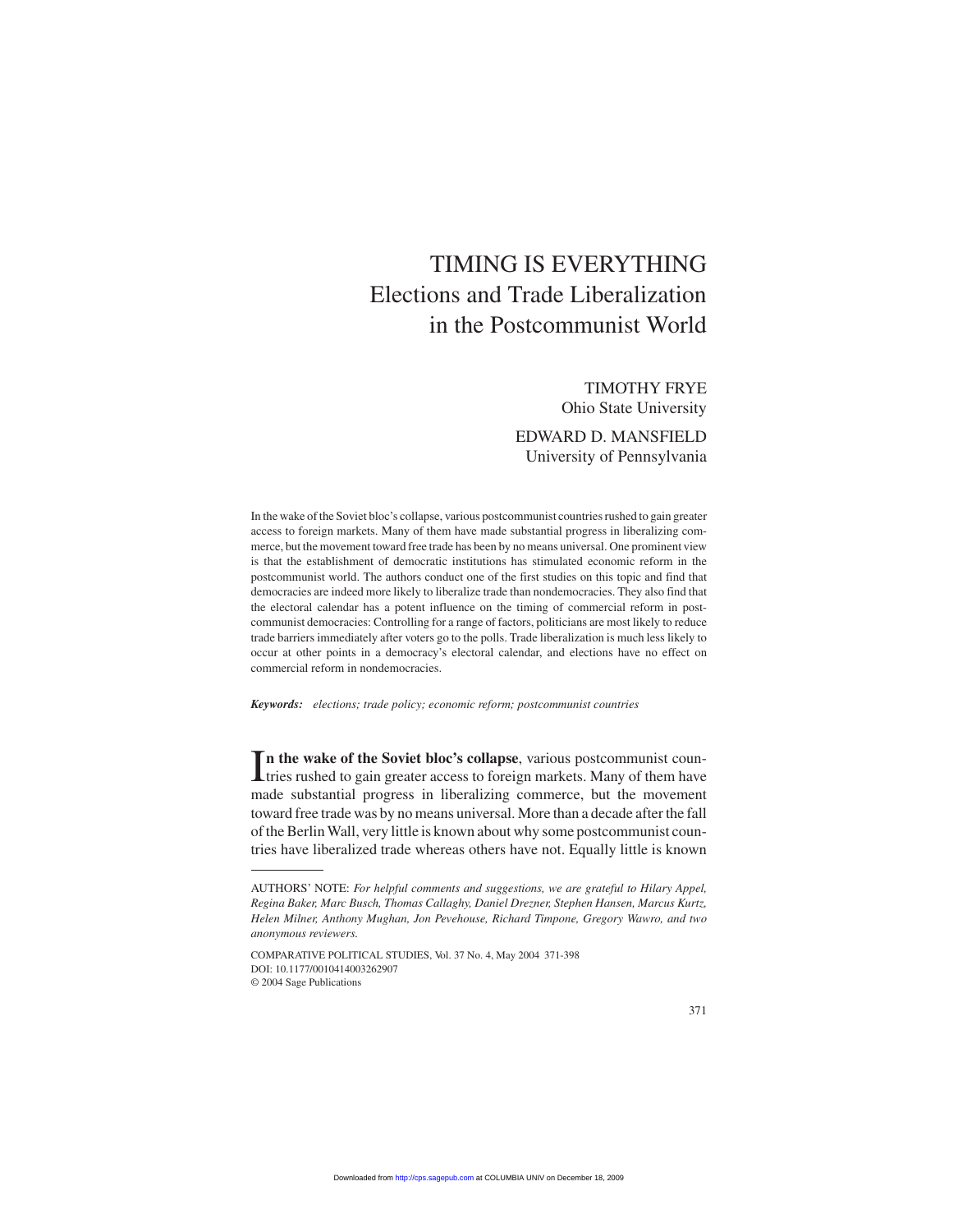about the factors guiding the timing of trade liberalization in the countries that enacted commercial reforms. The purpose of this article is to provide some initial evidence on these important topics.

One prominent view is that the establishment of democratic institutions has stimulated economic reform in the postcommunist world. Systematic research evaluating this claim, however, has been surprisingly scant, and virtually no such work centers on trade policy. Here we conduct one of the first studies on this topic and find that democracies are indeed more likely to liberalize trade than nondemocracies. We also find that the electoral calendar has a potent influence on the timing of commercial reform in postcommunist democracies: Controlling for a range of factors, politicians are most likely to reduce trade barriers immediately after voters go to the polls. Trade liberalization is much less likely to occur at other points in a democracy's electoral calendar, and elections have no effect on commercial reforms in nondemocracies.

By exploring the impact of elections on trade liberalization in the postcommunist world, this article contributes to two broader bodies of scholarship. First, although many observers argue that democracy improves the prospects for economic liberalization, the links between regime type and economic policy tend to be loosely drawn. Our findings help redress this gap in the literature by highlighting the central role played by competitive elections in the timing of reforms. Soon after voters cast ballots, politicians are likely to liberalize trade to take advantage of their popular mandates and to raise the chances that their economies will be on sound footings before the next elections are held. The electoral implications of commercial reform therefore help explain why democracy and trade liberalization have gone hand in hand in the postcommunist world.

Second, our analysis contributes to the large and influential literature on endogenous tariff theory, most of which focuses on trade policy in democracies and suggests that policy makers set trade barriers to improve their electoral prospects. Yet empirical studies of endogenous tariff theory almost never explicitly address the effects of elections. By showing how the electoral calendar guides the timing of commercial reform, we begin to fill this hole in the literature.

#### **ELECTIONS AND TRADE LIBERALIZATION**

For much of the 20th century, officials in Soviet-bloc countries pursued highly protectionist trade policies, fearing that commercial openness would threaten national security and undermine their ability to control the domestic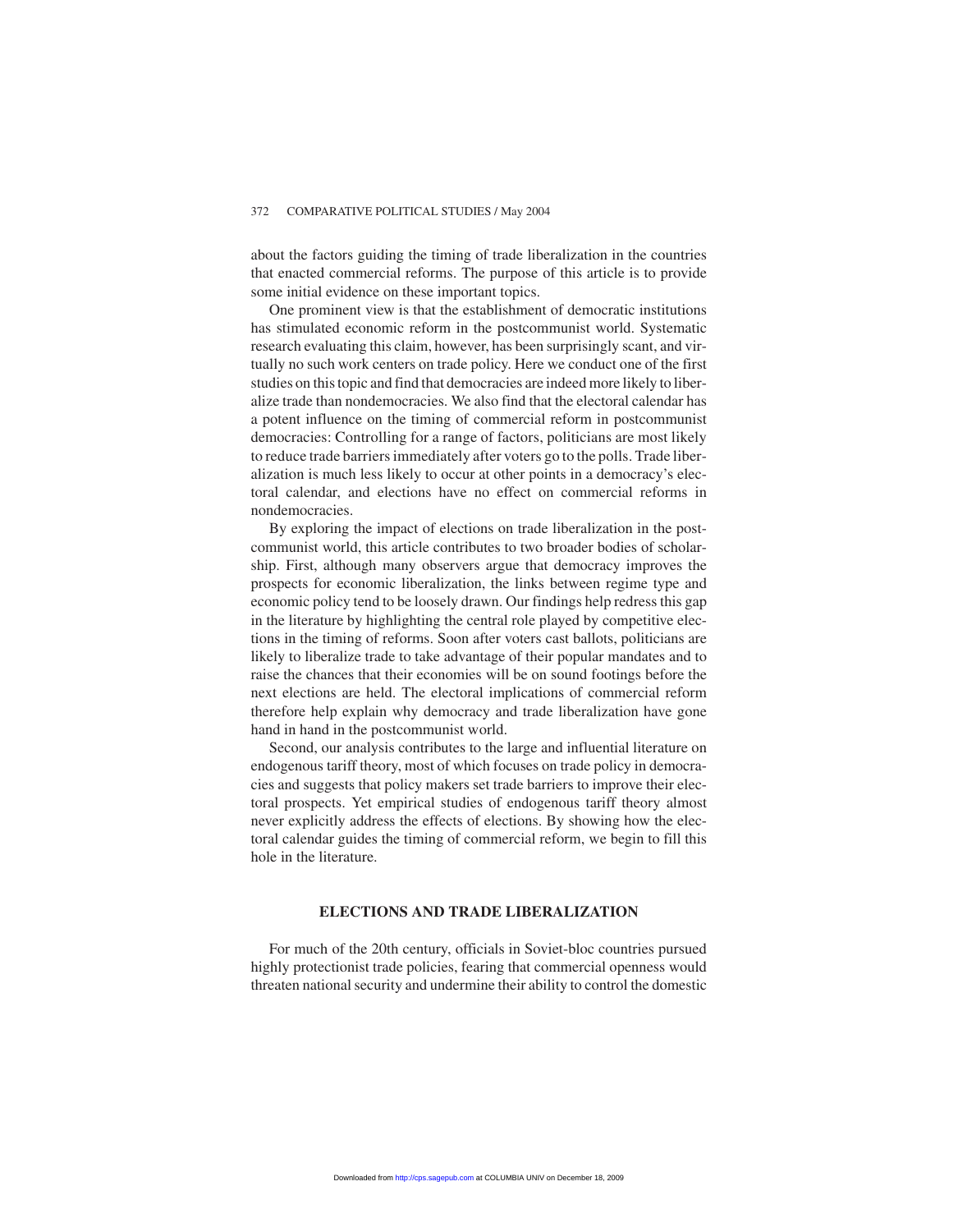economy. The collapse of the Berlin Wall, however, led many of these states to reorient their foreign economic policies with remarkable speed. The European Bank for Reconstruction and Development (EBRD) provides annual ratings of the extent to which each postcommunist country has reformed various aspects of its economy. It recently reported that only the privatization of small enterprises has progressed further than the liberalization of trade and currency (European Bank for Reconstruction and Development, 1994). In fact, the EBRD concluded in 1994 that over half of the postcommunist countries had liberalized trade to an extent roughly comparable with Western European standards (p. 10). Further, those countries that liberalized trade have not subsequently reversed course. On the basis of data compiled by the EBRD (and used throughout this study), there is virtually no case in which a postcommunist economy became less commercially open from one year to the next.

Nonetheless, not all countries in the region have pursued free trade. Some, such as Turkmenistan, have made little effort to liberalize commerce. Others, such as Ukraine, were slow to open their economies to foreign competition. The purpose of this article is to analyze why some postcommunist countries have liberalized trade whereas others have not and to determine the factors influencing when commercial reforms are enacted.

Many observers suggest that a key to economic reform in the postcommunist world is the establishment of democratic institutions. Representative of this view is Joan Nelson (1994, p. 10), who maintains that "some version of democracy is . . . a necessary, though far from sufficient, condition for sustainable and credible economic reform" in this region. Anders Åslund, Peter Boone, and Simon Johnson (1996); Joel Hellman (1998); and others advance similar arguments. Most such claims emphasize that democracy promotes economic reform because democratic institutions vest citizens with the capacity to punish government officials who mismanage the economy. In a democracy, foreign economic policy is relatively transparent, and even if public officials are able to disguise protectionist policies, the resulting distortions are likely to harm economic performance. Because voters tend to hold politicians responsible for economic downturns (Lewis-Beck, 1988), public officials in democracies have greater difficulty manipulating the economy for their personal gain while retaining office. The relative ease with which society can monitor and punish leaders should yield lower trade barriers in democracies than elsewhere.

Although the view that democracy promotes trade liberalization is relatively widespread, virtually no empirical research on the postcommunist world has analyzed this topic. Equally little research (on any region of the world) has explicitly addressed the timing of commercial reforms in democ-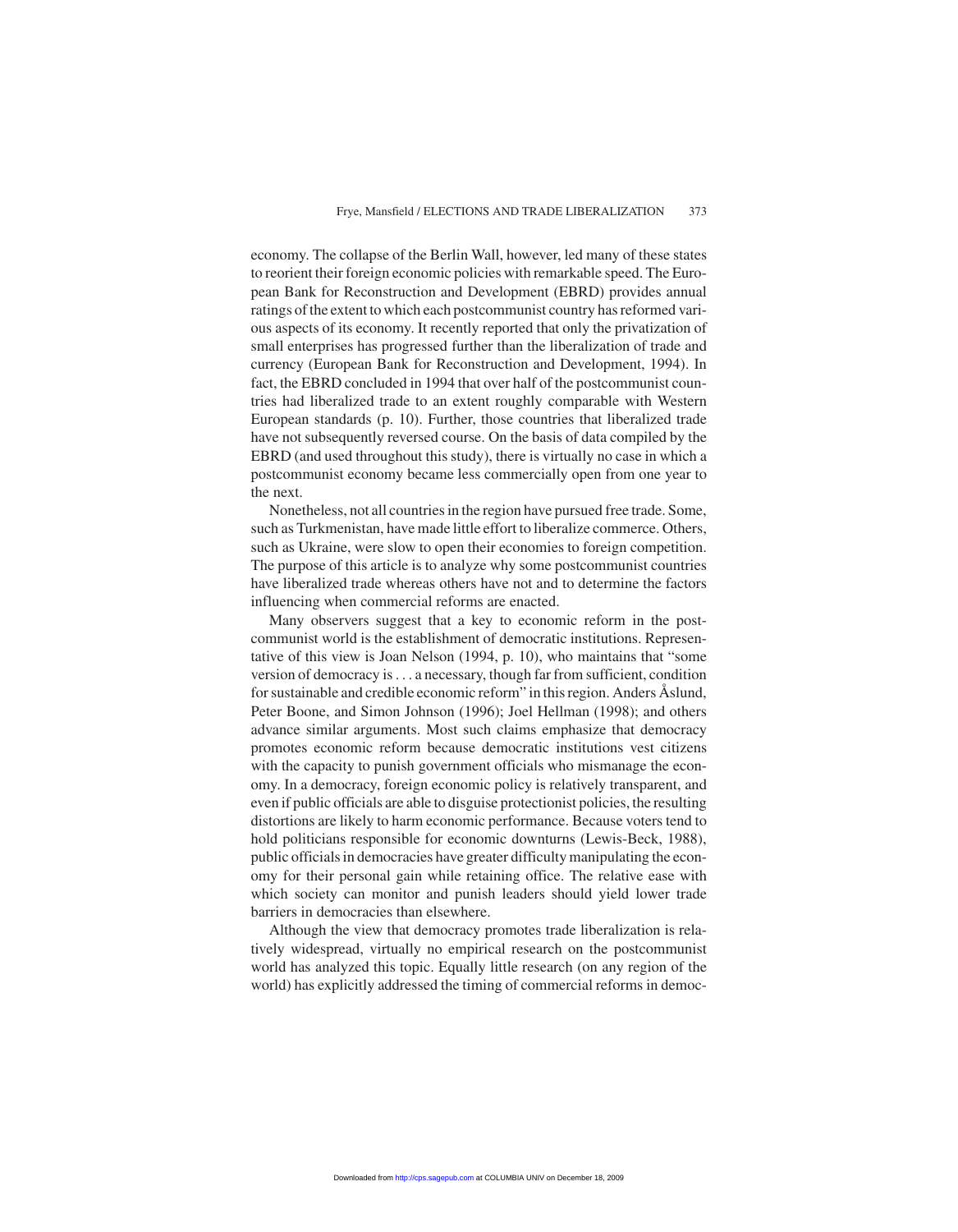racies. Our analysis of this topic centers on elections, an institutional feature that is central to all democracies. We argue that fair, competitive, and regular elections generally spur commercial openness, thereby providing a causal link between regime type and economic reform.

More specifically, we maintain that politicians are particularly likely to conduct trade liberalization in the wake of elections. Our argument is based on two premises. First, public officials seek to retain office and use economic policy—including trade policy—as a means to achieve this end. This premise is consistent with many extant analyses of trade policy (Hillman, 1982; Hillman & Ursprung, 1988; Magee, Brock, & Young, 1989). It also accords with various accounts of economic reform in the postcommunist world. Andrei Shleifer and Daniel Treisman (2000, p. 4), for example, point out that reformers in Boris Yeltsin's government believed that enacting marketoriented policies—including trade liberalization—would bolster his prospects of winning reelection.

Second, voters take economic conditions into account when casting their ballots, and trade policy affects their decisions. There is strong evidence that, as elsewhere, individuals in the postcommunist world consider both their personal economic well-being and the overall state of the economy when they go to the polls. For instance, Stephen White, Richard Rose, and Ian Mcalister (1997, p. 232) find that voters in Russia who suffer because of reform efforts tend to vote against the incumbent government. Timothy Colton (2000) agrees that "pocketbook assessments and personal traumas do have measurable, independent effects on voting outcomes" in Russia. In addition, he concludes that macroeconomic conditions are at least as important as personal economic conditions in this regard, noting that "voters are more animated by Russia's pocketbook than their own" (pp. 94-95). Similarly, Alexander Pacek (1994) and Joshua Tucker (2001) find that economic performance has a strong bearing on electoral outcomes in Eastern Europe.

Equally, there is widespread agreement that trade liberalization can affect economic performance by promoting growth and increased efficiency (Kornai, 1992; Winters, 1995). Various influential advisors to postcommunist governments—such as Jeffrey Sachs (Sachs, 1993; Sachs & Lipton, 1990) and Åslund (1995)—and international financial institutions have been forceful proponents of this view. These arguments have not fallen on deaf ears. Many policy makers in the region seem to understand that commercial openness is a central ingredient in a thriving economy. Yegor Gaidar (1997, p. 667), the minister in charge of economic reforms in Russia, argued that reducing tariffs was a key to fostering growth. Askar Akayev, the president of Kyrgyzstan, backed the liberalization of foreign trade upon taking office for similar reasons (Anderson, 1999, p. 65). Even Mircea Snegur, an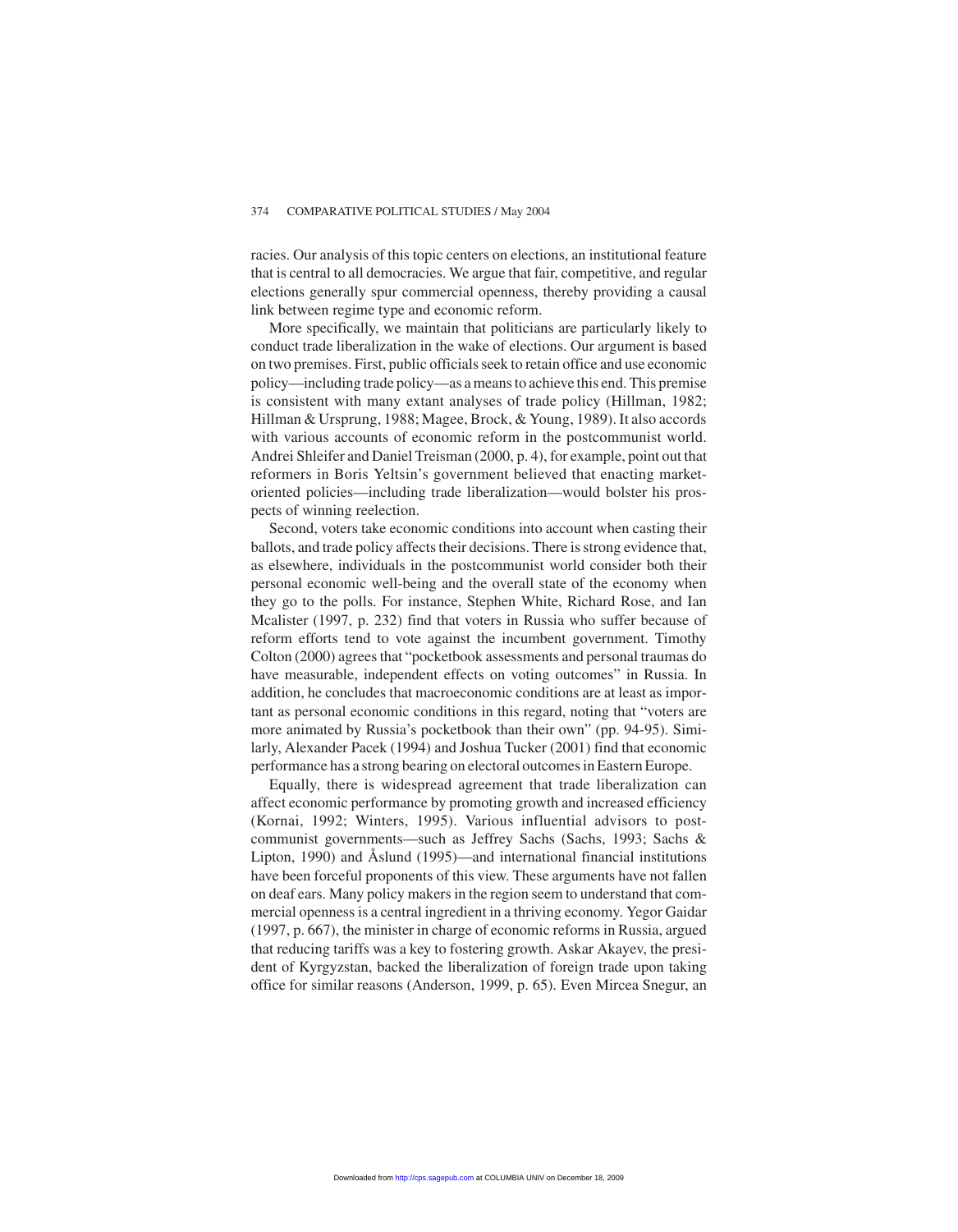ex-bureaucrat in charge of Soviet-era agriculture who became the president of Moldova, recognized the value of greater economic openness ("Snegur on New Constitution," 1994, pp. 45-47). After the failure of autarkic policies and command economies, it was widely expected that increased openness to foreign commerce would improve economic performance and ultimately bolster the standing of politicians conducting the reforms.

At the same time, however, the distributional consequences of trade liberalization present incumbents with a political dilemma: Commercial reform tends to impose short-term costs on certain groups while taking longer to generate economic benefits for society at large (e.g., Haggard & Webb, 1993, p. 145). This certainly has been true in the postcommunist world. Stanley Fischer and Alan Gelb (1991), for example, point out that in the long run, trade reform in the region "will have a positive effect on [states'] economies." But they also note that commercial liberalization "has had high short-run costs"—particularly for exporters who face heated competition and reduced demand in what had been the sheltered markets of postcommunist trade partners—"and is probably responsible for much of the drop in measured GDP that followed reform"  $(p. 97)$ .<sup>1</sup> Politicians who undertake economic reforms as elections approach therefore risk alienating constituents who will bear the near-term costs of reform, without leaving enough time for voters to realize the corresponding gains. This problem becomes more severe if, as is often the case, the short-term costs of trade liberalization are disproportionately borne by protectionist interest groups that are better organized, better informed, and more politically potent than society at large, which is usually harmed by protection (Olson, 1965). As such, public officials have strong incentives to liberalize trade shortly after taking office to allow sufficient time for the policy change to generate benefits before voters go to the polls again.

This dilemma was not lost on observers of the region. Leszek Balcerowicz (1995)—the architect of Poland's reforms—warned that the near-term costs of economic reform are best deferred until after elections. He concluded that "it is clearly better for [elections] to be organized in the fourth year of the implementation of an economic program (as in Hungary) rather than in its first year (as in Poland)" (p. 267).

A related reason to liberalize trade shortly after elections is that whereas some social groups have clear interests in protection and others have clear interests in open trade, certain groups have difficulty determining whether the gains from trade liberalization will outweigh the associated costs. As Raquel Fernández and Dani Rodrik (1991) show, such uncertainty tends to

1. Similar arguments have been advanced by Svejnar (1991, p. 128), Roland (2002, p. 41), and others.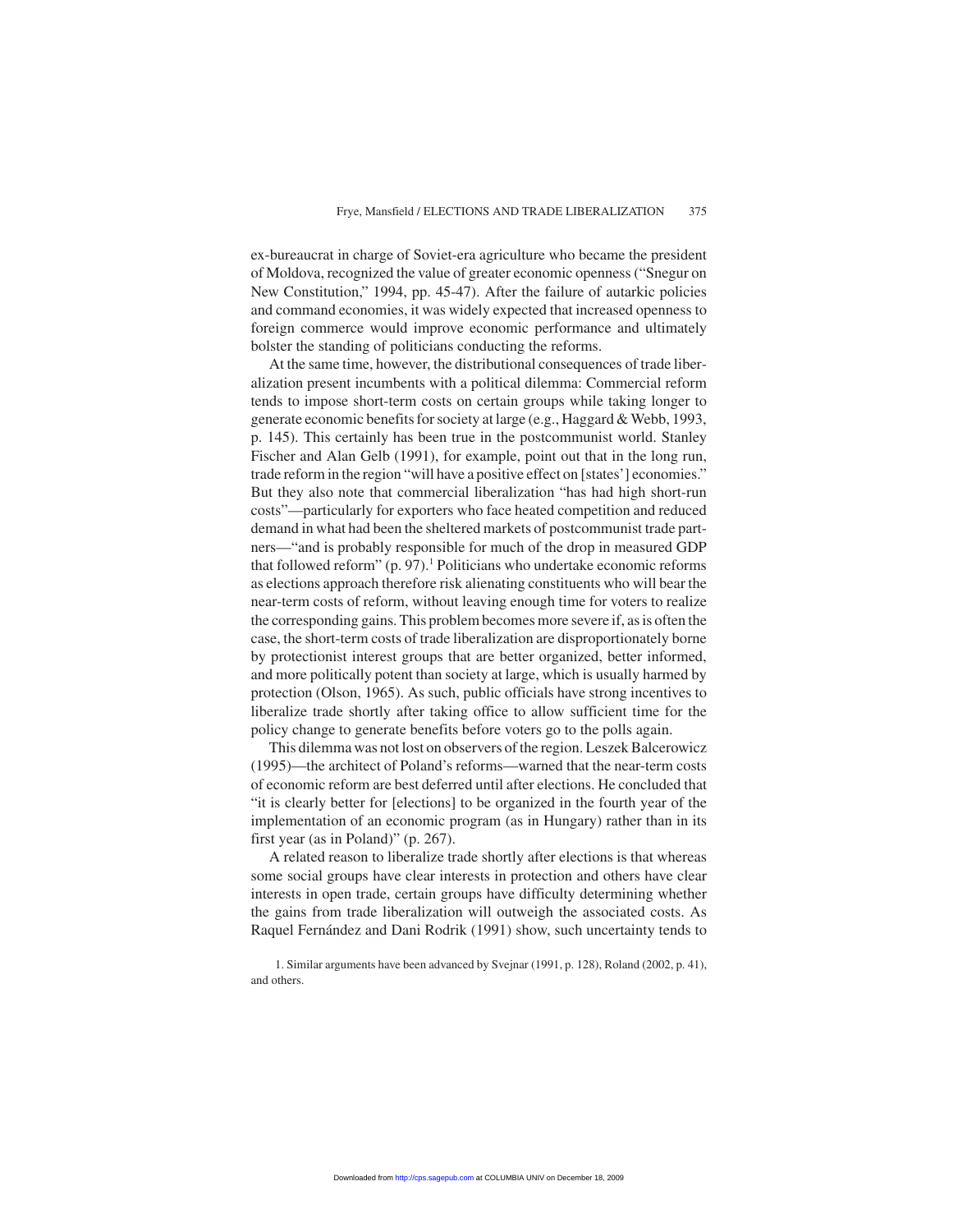reduce the aggregate support for reform because many of the eventual beneficiaries from greater commercial openness are likely to fear that it will harm them. Only after trade barriers actually have been reduced and the attendant benefits have been realized will these fears be assuaged. Thus, politicians have reason to allow as much time as possible for the gains from reform to disseminate throughout the economy and produce clear winners before voters cast their ballots, creating a strong incentive for them to liberalize trade immediately after elections.

Reforming commerce on the heels of elections also allows public officials to take advantage of their honeymoon periods. As Stephan Haggard and Steven B. Webb (1993) argue, "Putting reforms in place quickly at the beginning of a new administration . . . means that the reforms have time to put down strong roots during the honeymoon period, when support is high and opposition muted" (p. 159). John Williamson (1994) echoes this view, noting that politicians have an incentive to take advantage of the period of "extraordinary politics" that occurs just after an election. A key aspect of this period is the popular mandate that recently elected officials (be they challengers or incumbents) receive (Keeler, 1993). Because of that mandate, such officials have little incentive to compromise on policy issues, and the mass public is likely to be more willing to accept hardship induced by economic liberalization. After a honeymoon period ends, however, interest groups may have more success blocking reforms that harm them but benefit society at large, as occurred throughout Eastern Europe (Csaba, 1995, p. 67).

It is important to emphasize that our argument is not that trade liberalization occurs only after elections. As discussed below, circumstances sometimes arise that prompt public officials to open foreign trade at other points in the electoral calendar as well. Rather, we argue that politicians in democratic countries are more likely to liberalize trade shortly after elections than at other times.<sup>2</sup>

Although this claim accords with a number of recent studies on the political economy of reform (e.g., Przeworski, 1991, p. 166), many observers are skeptical that the timing of elections influences economic policy (e.g., Alt & Crystal, 1983). Moreover, despite broad interest in the relationship between elections and economic reform, few empirical studies have addressed this issue. Fewer still have focused on trade policy. Although much of the literature on foreign economic policy in democracies emphasizes the preferences of voters and interest groups (Caves, 1976; Magee et al., 1989; Mayer, 1984),

<sup>2.</sup> Because different economic reforms have different time horizons, beneficiaries, and political dynamics, we do not claim to offer a general explanation of economic reform (European Bank for Reconstruction and Development, 1999, p. 27; Hellman, 1998).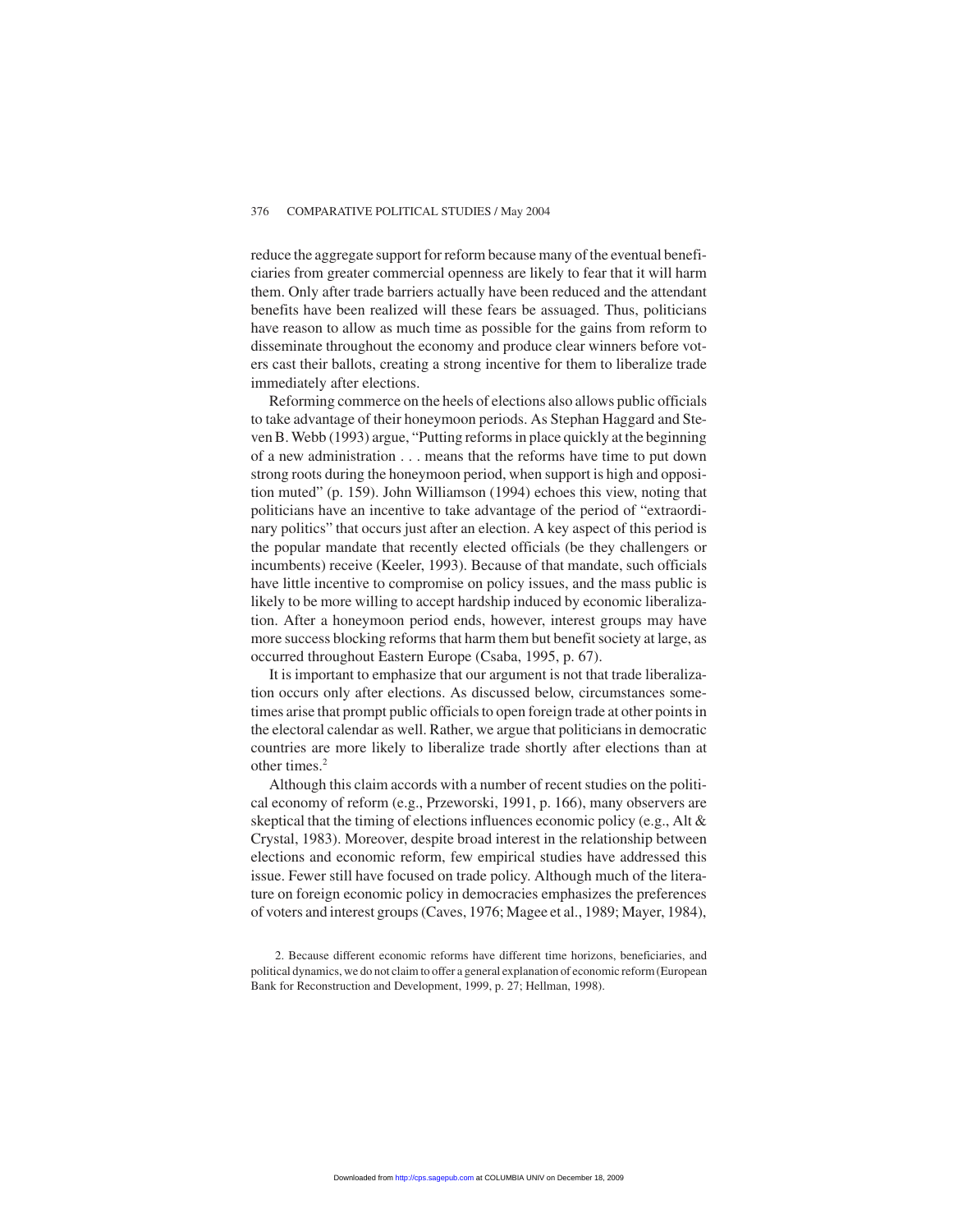very little of that work explicitly examines the effects of elections, and none of it focuses on the postcommunist world.<sup>3</sup>

Indeed, empirical studies of economic policy in postcommunist countries have largely overlooked the electoral calendar. Åslund et al. (1996) and Hellman (1998) argue that elections have promoted economic liberalization, but neither study examines the impact of the timing of elections on reform. Sachs and David Lipton (1990), Adam Przeworski (1991), and Balcerowicz (1995) stress that the timing of economic reforms is a key determinant of whether they succeed but have not tested the argument. Treisman and Vladimir Gimpelson (2001) examine how politicians in Russia used economic policy in election years to improve their chances of retaining office but do not address this issue cross-nationally. Most important for our purposes, none of these studies analyzes trade policy. We seek to fill this important gap in the literature by directly assessing how the timing of elections affects commercial reform in countries emerging from communist rule.

#### **A STATISTICAL MODEL OF TRADE POLICY**

Although few empirical studies of trade policy or economic reform have considered the electoral calendar, such studies have focused considerable attention on a number of other political and economic variables. Failing to account for these factors could yield misleading results if they are related to trade liberalization and to either regime type or the timing of elections in the postcommunist world. Consequently, the following model of trade policy includes a set of such factors as well as a set of variables designed to test our core argument:

Liberalization<sub>*it*</sub> =  $\beta_0 + \beta_1$ Democracy<sub>*it*</sub> +  $\beta_2$ Election<sub>*it*</sub> +  $\beta_3$ (Democracy<sub>*it*</sub> × Election<sub>*it*</sub></sub>) +  $\beta_4$ Fragmentation<sub>*it*</sub> +  $β_5$ Inflation<sub>*it*</sub> +  $β_6$ GDP<sub>*it*</sub></sub> +  $β_7$ Per Capita GDP<sub>*it*</sub></sub> +  $\beta_8$ PriceLib<sub>it</sub> +  $\beta_9$ IMF<sub>it</sub> +  $\beta_{10}EU_{it} + \beta_{11} Trade_{it} + e_{it}$ .

The observed value of the dependent variable is 1 if a given country, *i*, liberalizes its trade policy from year *t* to year *t* + 1 and 0 otherwise. To code Liberalization<sub>it</sub>, we use data on the removal of quantitative trade barriers compiled by the EBRD (1999). These data furnish some of the only direct measures of commercial liberalization in the postcommunist world and are widely regarded as high quality (Frye & Mansfield, 2003; Rodrik, 1992).

<sup>3.</sup> For an exception focusing on U.S. trade policy, see Baldwin (1985).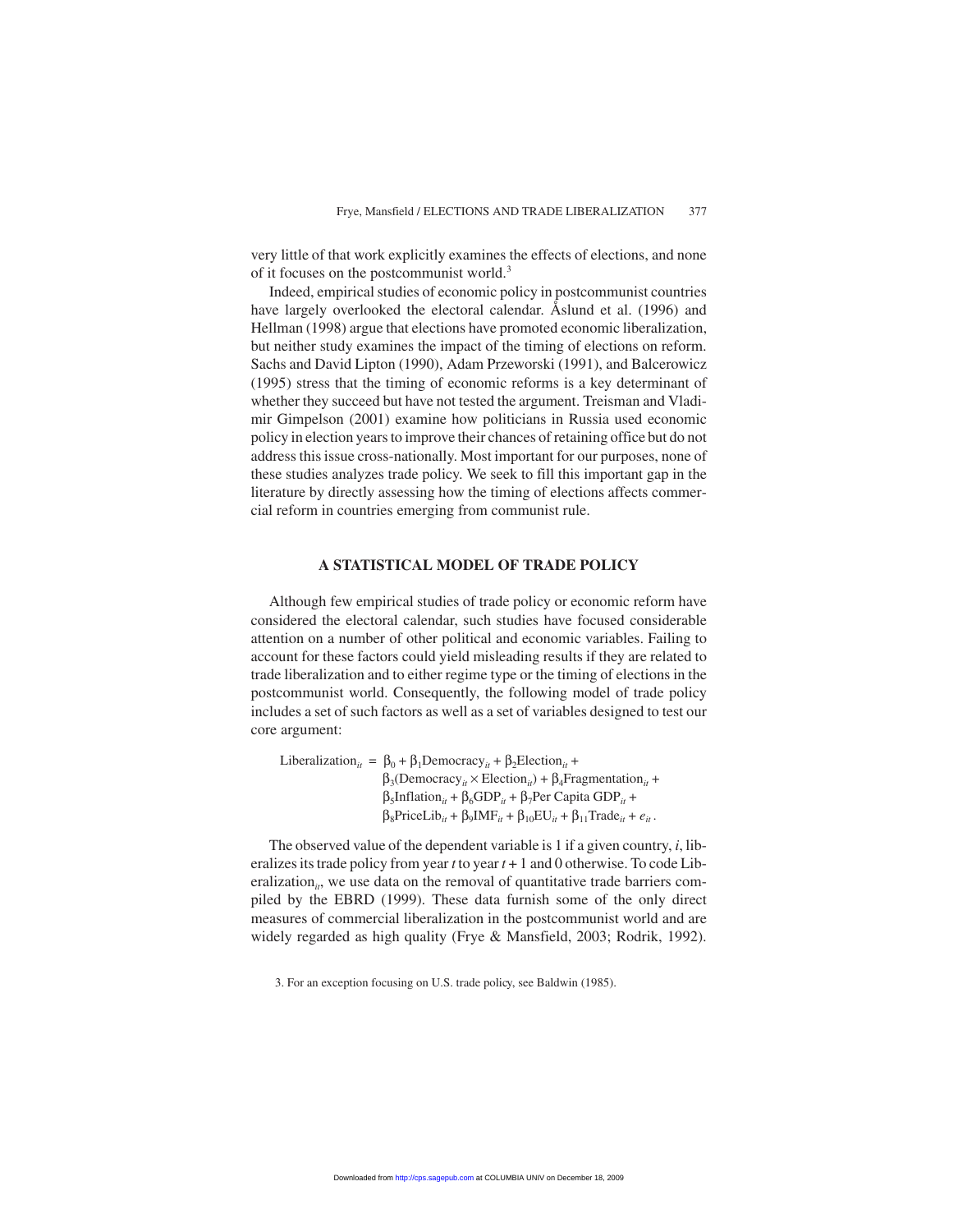Alternative measures are generally less reliable and cover only a portion of the countries and years in our sample. The EBRD has constructed a variable, Trade<sub>it</sub>, that equals 3 if country  $i$  accomplishes all of the following in or before year *t*: (a) eliminating its state monopoly on foreign trade, (b) substantially reducing barriers to exports, and (c) substantially reducing barriers to imports. Trade<sub>*it*</sub> = 2 if country *i* meets two of these conditions in or before year *t*, 1 if country *i* meets one of these conditions, and 0 if country *i* conducts no commercial reform by year *t*. For each country, we compare the value of this variable in year *t* to the value in year  $t + 1$ . In any year *t* when the value of Trade<sub>it</sub> is 3, we remove country *i* from the sample because it is not possible for this variable to increase in year  $t + 1$ . In every other country-year (i.e., when Trade<sub>it</sub> < 3 in year *t*), Liberalization<sub>it</sub> = 1 if Trade<sub>it</sub> increases from year *t* to year  $t + 1$ . If Trade<sub>*it*</sub> does not increase, Liberalization<sub>*it*</sub> = 0.

It is important to recognize that there is no case in our sample for which Trade<sub>*it*</sub> declines from year *t* to year  $t + 1$ . As such, we focus only on whether a country liberalizes trade or not, rather than considering increases in protectionism as well. It is also noteworthy that there are few cases for which  $\text{Trade}_{it}$ increases by more than one unit between year  $t$  and year  $t + 1$ , an issue to which we will return later.

The first three independent variables in the model are designed to test our claim that officials in democracies tend to liberalize trade in the aftermath of elections. Democracy*it* is a measure of country *i*'s regime type in year *t*. Developed by Ted Robert Gurr and his colleagues (Gurr, Jaggers, & Moore, 1989; Jaggers & Gurr, 1995), this measure is created using the Polity98 data set. It is a 21-point index that ranges from 0 for extremely autocratic countries to 20 for extremely democratic ones. Election<sub>it</sub> is the number of years—as of year *t*—until national elections are held in country *i*.<sup>4</sup> Hence, Election<sub>*it*</sub> = 0 in an election year, 1 in the year prior to an election, and so on. Every state in our sample has held elections during the postcommunist era, but there obviously has been great variation in the fairness of these contests. Because we expect the effects of elections on trade policy to be much stronger in democracies, we also include Democracy<sub>*it*</sub>  $\times$  Election<sub>*it*</sub> in the model.

The remaining independent variables are included to account for certain political and economic factors that previous research has linked to trade pol-

4. Election<sub>*it*</sub> is calculated as the time to the next presidential election in presidential systems and until the next parliamentary election in parliamentary systems. We code states as parliamentary in year*t* if the chief executive is indirectly elected and does not have a fixed term of office. We also include in this category the "mixed" systems of Lithuania, Poland, and Romania, where the president is directly elected, but the government—which is approved by the parliament and can be removed only by the executive under restrictive conditions—oversees economic policy.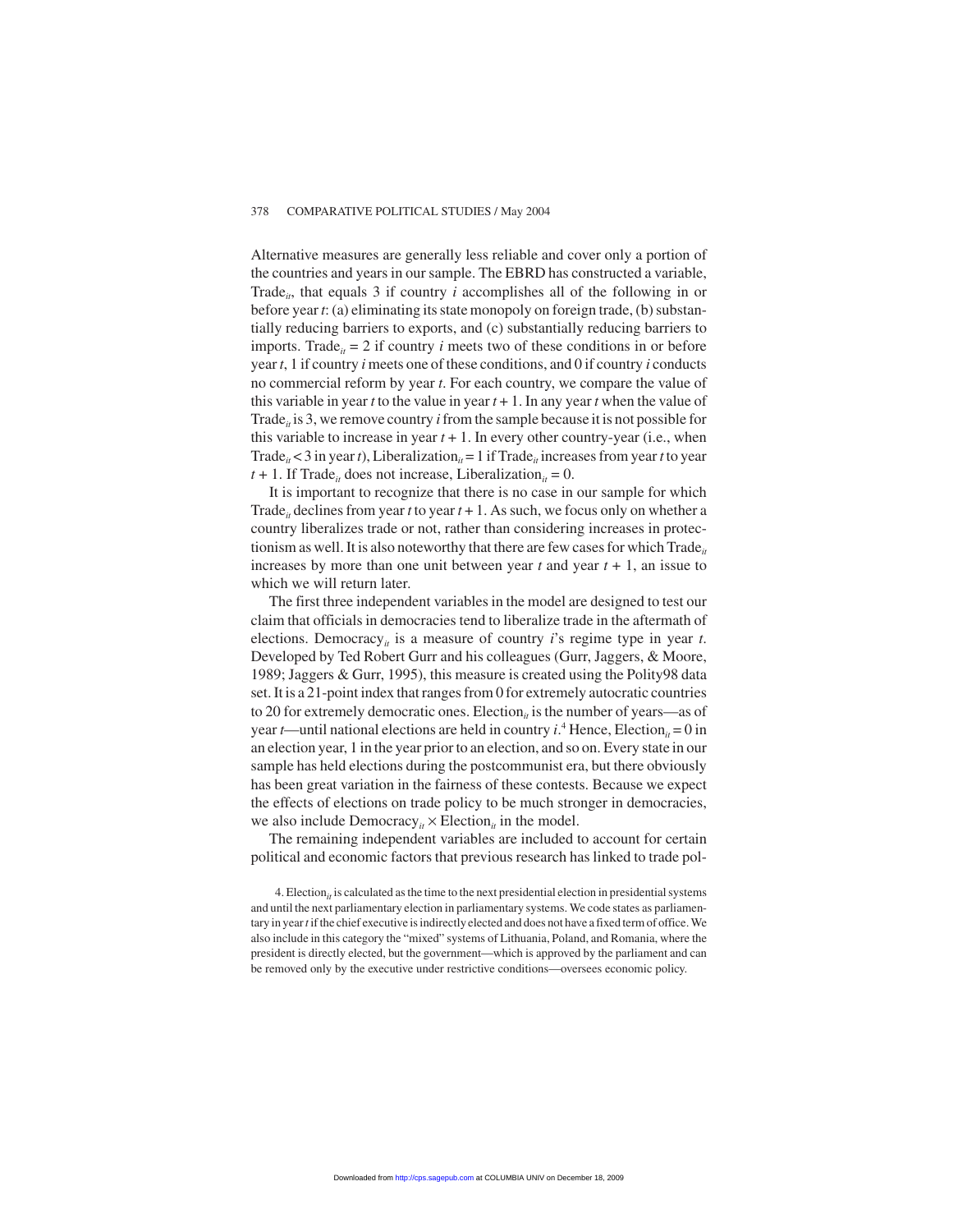icy and economic reform. Fragmentation<sub>it</sub> is a measure of the concentration of power in country *i*'s national government as of year*t*. Used in various studies of economic reform in the region, it is based on an index created by Noriel Roubini and Sachs (1989) that has been modified slightly to fit postcommunist countries (European Bank for Reconstruction and Development, 1999; Frye, Hellman, & Tucker, 2000; Frye & Mansfield, 2003; Hellman, 1998). This variable equals 0 if country *i* has a noncompetitive regime, 1 if it has a single-party parliamentary government or a presidential government with majority support in the assembly, 2 if it has a two-party parliamentary or divided presidential government, 3 if it has a government of three or more parties, and 4 if it has a minority government. George Tsebelis (1995) argues that greater fragmentation and a larger number of "veto points" in government impede policy change. Because the countries included in our sample emerged from communist rule with command economies and highly protectionist trade policies, Tsebelis's claim suggests that the likelihood of trade liberalization should decline as the value of Fragmentation<sub>*it*</sub> rises.

In addition to domestic institutions, there is considerable agreement that macroeconomic conditions affect trade policy. Many observers argue that trade liberalization is stimulated by heightened inflation (Krueger, 1993; Rodrik, 1996). Liberalization risks harming some influential social groups, but deteriorating economic conditions are likely to elicit widespread demands for major reforms to improve economic performance. Leaders ignore such demands at their own peril (Krueger, 1993). Equally, Rodrik (1994, 1996) maintains that heightened inflation enhances the political efficiency of trade liberalization. When inflation rises, the anticipated benefits of reviving the economy overwhelm the distributional effects of trade liberalization. In contrast to this view, though, some observers argue that increased inflation stimulates the flow of imports by lowering their local prices, generating demands for protection from groups adversely affected by foreign competition (Magee et al., 1989, p. 188). Consequently, heightened inflation may inhibit trade liberalization. To assess these competing claims, we include Inflation<sub>*it*</sub>, which is country *i*'s rate of inflation in year *t*.

GDP<sub>*it*</sub> is the real gross domestic product (GDP) of country *i* in year *t*. One possibility is that an inverse relationship exists between GDP and trade liberalization, because larger states generally are less dependent on foreign commerce than smaller ones and often can improve their terms of trade through the use of optimal tariffs. Another possibility, however, is that the relationship between GDP and trade liberalization is direct. Greater national income increases a country's demand for imports and its supply of exports, which may expand the range of domestic groups that would benefit from open trade.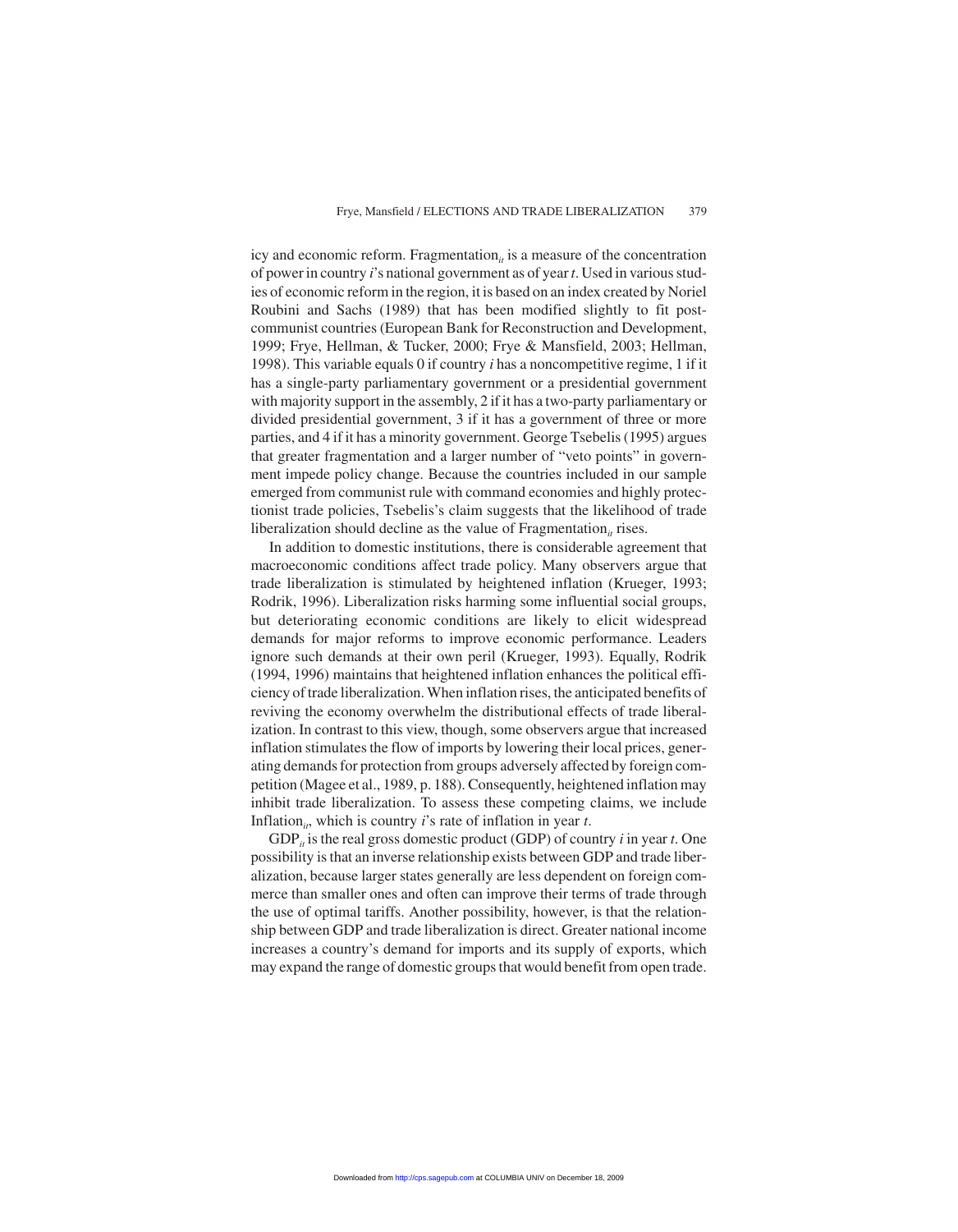We also include Per Capita GDP<sub>it</sub>, which measures country *i*'s per capita income in year*t*, because it has been argued that the extent of protectionism is closely linked to a country's level of economic development, and many of the other variables in the model are likely to be related to development as well (Conybeare, 1983; Magee et al., 1989).

PriceLib<sub>it</sub> is a 3-point measure (ranging from 1 to 3) of the extent of domestic price liberalization in country *i* as of year *t*. <sup>5</sup> We include this variable to address whether reforms aimed at areas of the economy other than trade influence our results. Hellman (1998), for example, argues that liberalizing either trade or prices, but not both, creates rents for certain social groups. Because groups that would gain these rents have an incentive to press for this type of "partial reform" package, price liberalization might be inversely related to trade liberalization. On the other hand, some observers note that combining price and trade liberalization generates economic benefits by allowing international market forces to help shape domestic prices (e.g., Fischer, Sahay, & Végh, 1996, p. 46). If policy makers are particularly interested in realizing such benefits, price liberalization may be directly related to trade liberalization.

Besides domestic institutions and macroeconomic factors, it is important to account for international influences on trade policy. First, because various observers maintain that international financial institutions have fostered economic reform in the postcommunist world, we include a dummy variable,  $IMF<sub>it</sub>$ , indicating whether country *i* has a structural adjustment loan from the International Monetary Fund (IMF) in year *t*. <sup>6</sup> Second, certain postcommunist countries have attempted to forge closer relations with the European Union (EU). An interest in tighter bonds with the EU is likely to be indicative of a more general preference for liberalizing foreign commerce. Consequently, trade reform may be positively associated with EU<sub>it</sub>, a variable that equals 0 if country *i* has no formal relationship with the EU in year *t*, 1 if country *i* has applied for membership in the EU, 2 if country *i* has signed an interim agreement with the EU, and 3 if country *i* has signed an association agreement with the EU.

Further, we include Trade<sub>it</sub> because whether a country engages in trade liberalization is likely to depend on how open it is in the first place. Finally,  $e_{it}$ is a stochastic error term.

5. Data for Inflation<sub>it</sub>, GDP<sub>it</sub>, Per Capita GDP<sub>it</sub>, and PriceLib<sub>it</sub> are taken from the European Bank for Reconstruction and Development (1999). Note that data on GDP and per capita GDP are expressed in U.S. dollars. The EBRD provides data on these variables for each country included in our sample. We deflate these nominal values using data on inflation provided by the EBRD.

6. Data on IMF loans are taken from the IMF's Web site (http://www.imf.org/external/ index.htm).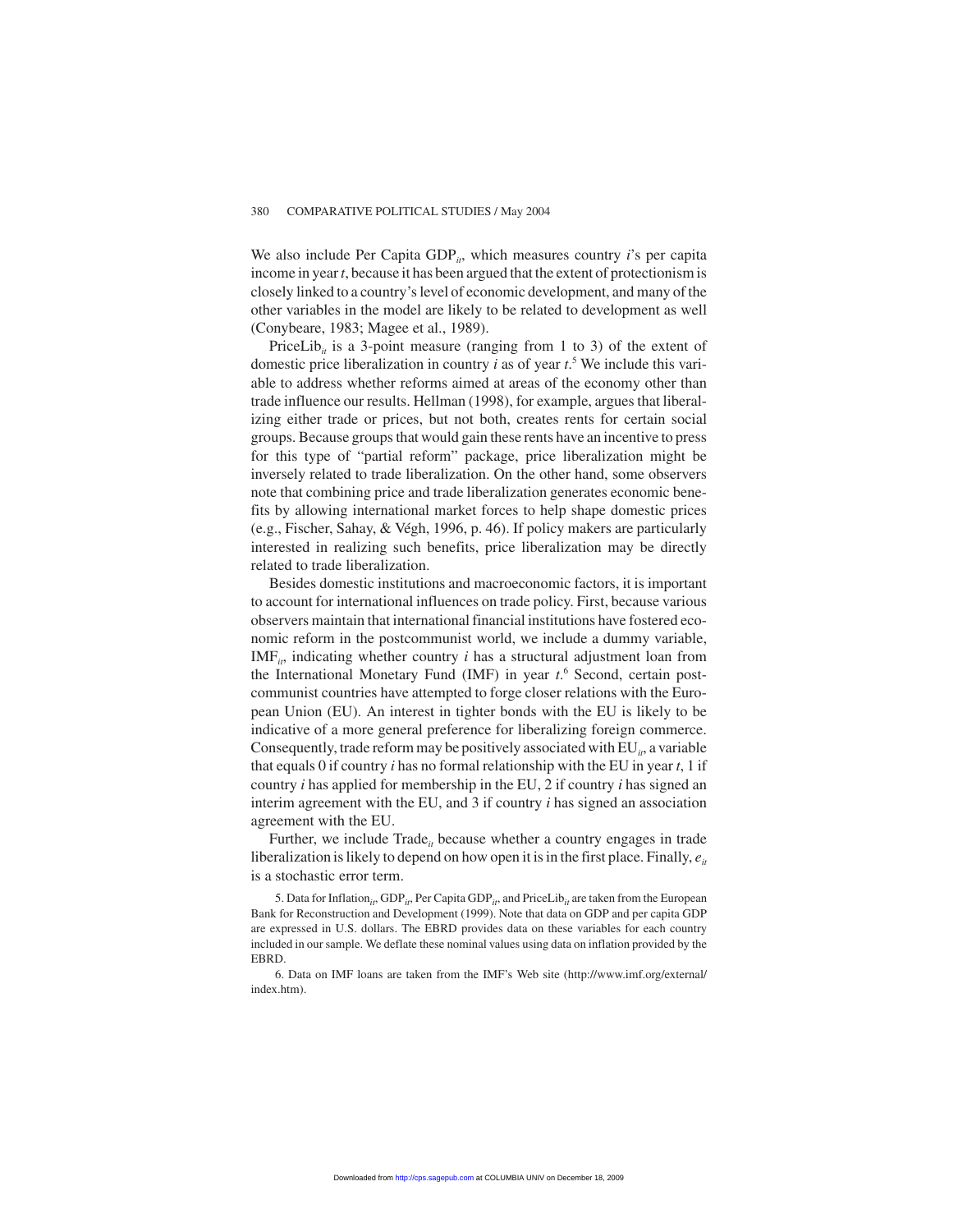| Variable                     | Mean      | SD        | $\boldsymbol{n}$ |  |
|------------------------------|-----------|-----------|------------------|--|
| Liberalization               | 0.316     | 0.467     | 114              |  |
| Democracy                    | 10.434    | 6.773     | 76               |  |
| Election                     | 1.284     | 1.284     | 116              |  |
| Fragmentation                | 1.155     | 1.129     | 71               |  |
| Inflation                    | 699.40    | 1.713.46  | 104              |  |
| Gross domestic product (GDP) | 34,685.41 | 88,631.89 | 116              |  |
| Per capita GDP               | 3.865.24  | 1.868.14  | 115              |  |
| Price liberalization         | 1.727     | 0.776     | 116              |  |
| International Monetary Fund  | 0.078     | 0.269     | 116              |  |
| European Union               | 0.147     | 0.355     | 116              |  |
| Trade                        | 0.384     | 0.654     | 116              |  |
|                              |           |           |                  |  |

*Descriptive Statistics*

Table 1

*Note:* These figures are computed using data for all countries for which the value of Trade<sub>it</sub> is less than 3 in year *t*. Data cover the period from 1990 to 1998. Values for GDP are expressed in thousands of constant U.S. dollars.

Our sample consists of all postcommunist states for which the EBRD reports data during the period from 1990 to 1998 (years *t*) and for which the value of Trade<sub>*it*</sub> is less than 3.<sup>7</sup> Descriptive statistics for the variables analyzed here on the basis of this sample are shown in Table 1. After pooling these data across states and over time, we estimate a probit model because the observed value of the dependent variable is dichotomous. Tests of statistical significance are based on Huber (robust) standard errors that account for any heteroskedasticity in the data and for the fact that the data are grouped by country.

#### **STATISTICAL RESULTS**

The results of this analysis strongly support the view that democracies are more likely to liberalize trade than other states. They also indicate that commercial reform in democracies is most likely to occur shortly after voters go to the polls. As shown in the first column of Table 2, the estimate of Democracy<sub>*it*</sub> is positive, the estimate of Democracy<sub>*it*</sub>  $\times$  Election<sub>*it*</sub> is negative, and both

<sup>7.</sup> The only postcommunist countries for which the EBRD does not report data are Mongolia and Yugoslavia. Note that countries that were part of the Soviet Union do not enter our data set until 1991. As we mentioned earlier, many postcommunist countries had liberalized trade extensively by the mid-1990s (European Bank for Reconstruction and Development, 1994; Rodrik, 1992), and we exclude all country-years in which  $\text{Trade}_{it} = 3$ . For this reason and because of data limitations, much of the following analysis centers on 66 observations.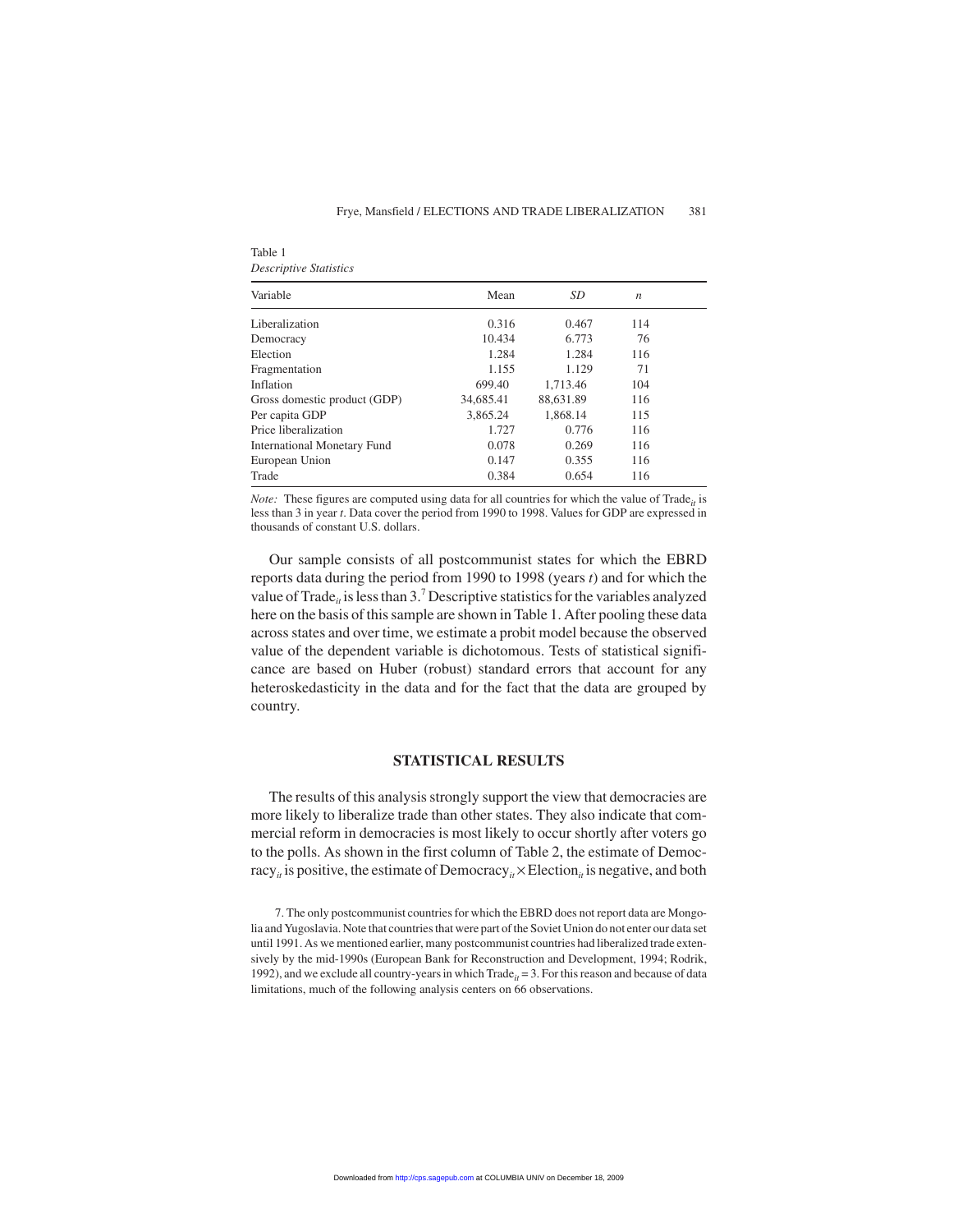| $\sim$ . The continuous contract the contract of the continuous contract of $\sim$ 1.000 $\sim$ 1.000 $\sim$ 1.000 $\sim$ 1.000 $\sim$ 1.000 $\sim$ 1.000 $\sim$ 1.000 $\sim$ 1.000 $\sim$ 1.000 $\sim$ 1.000 $\sim$ 1.000 $\sim$ 1.000 $\sim$ 1.000 $\sim$ |                                                      |                                                      |                                                      |                                                      |                          |                                                    |                                                      |
|-------------------------------------------------------------------------------------------------------------------------------------------------------------------------------------------------------------------------------------------------------------|------------------------------------------------------|------------------------------------------------------|------------------------------------------------------|------------------------------------------------------|--------------------------|----------------------------------------------------|------------------------------------------------------|
|                                                                                                                                                                                                                                                             |                                                      |                                                      |                                                      | Model                                                |                          |                                                    |                                                      |
| Variable                                                                                                                                                                                                                                                    | 2.1                                                  | 2.2                                                  | 2.3                                                  | 2.4                                                  | 2.5                      | 2.6                                                | 2.7                                                  |
| Intercept                                                                                                                                                                                                                                                   | $2.976***$<br>(0.828)                                | $2.736***$<br>(0.754)                                | $2.821***$<br>(0.764)                                | $-2.630***$<br>(0.701)                               | $1.433***$<br>(0.327)    |                                                    | $-2.838***$<br>(0.991)                               |
| Democracy                                                                                                                                                                                                                                                   | $0.320***$<br>(0.075)                                | $0.270***$<br>(0.051)                                | $0.302***$<br>(0.071)                                | $0.259***$<br>(0.047)                                | $0.148***$<br>(0.029)    | $0.238***$<br>0.056                                | $0.301***$<br>(0.083)                                |
| Election                                                                                                                                                                                                                                                    | (0.250)<br>0.282                                     | (0.244)<br>0.283                                     | (0.249)<br>0.256                                     | (0.244)<br>0.263                                     | (0.217)<br>0.149         | (0.202)<br>0.291                                   | (0.218)<br>0.170                                     |
| Democracy × Election                                                                                                                                                                                                                                        | $-0.058**$<br>(0.024)                                | $-0.057**$<br>(0.023)                                | $-0.055**$<br>(0.023)                                | $-0.055**$<br>(0.022)                                | $-0.039**$<br>(0.017)    | $-0.042**$<br>(0.018)                              | $-0.053**$<br>(0.025)                                |
| Fragmentation                                                                                                                                                                                                                                               | (0.274)<br>0.302                                     | $\bigg $                                             | (0.273)<br>$-0.289$                                  | $\begin{array}{c} \hline \end{array}$                | $\overline{\phantom{a}}$ | (0.172)<br>$-0.129$                                | (0.286)<br>$-0.175$                                  |
| Inflation                                                                                                                                                                                                                                                   | $-0.00015***$<br>(0.00008)                           | $-0.00013*$<br>(0.00007)                             | $-0.00013*$<br>(0.00007)                             | (0.00007)<br>$-0.00011$                              | I                        | (0.00007)<br>$-0.00005$                            | (0.00011)<br>$-0.00019$                              |
| product (GDP)<br>Gross domestic                                                                                                                                                                                                                             | $5.14 \times 10^{-6}$ ***<br>$(1.83 \times 10^{-6})$ | $5.61 \times 10^{-6}$ ***<br>$(1.51 \times 10^{-6})$ | $4.93 \times 10^{-6}$ ***<br>$(1.74 \times 10^{-6})$ | $5.42 \times 10^{-6}$ ***<br>$(1.41 \times 10^{-6})$ |                          | $3.52 \times 10^{-6}$ ***<br>$1.08 \times 10^{-6}$ | $5.30 \times 10^{-6}$ ***<br>$(1.79 \times 10^{-6})$ |
| Per capita GDP                                                                                                                                                                                                                                              | $-0.0005***$<br>(0.0001)                             | $-0.0004$ **<br>(0.0001)                             | $-0.0004$ ***<br>(0.0001)                            | $-0.0000$<br>(0.0001)                                |                          | $-0.0003**$<br>(0.0001)                            | $-0.0005***$<br>(0.0001)                             |

Table 2<br>Determinants of Trade Liberalization in the Postcommunist World, 1990-1998 *Determinants of Trade Liberalization in the Postcommunist World, 1990-1998*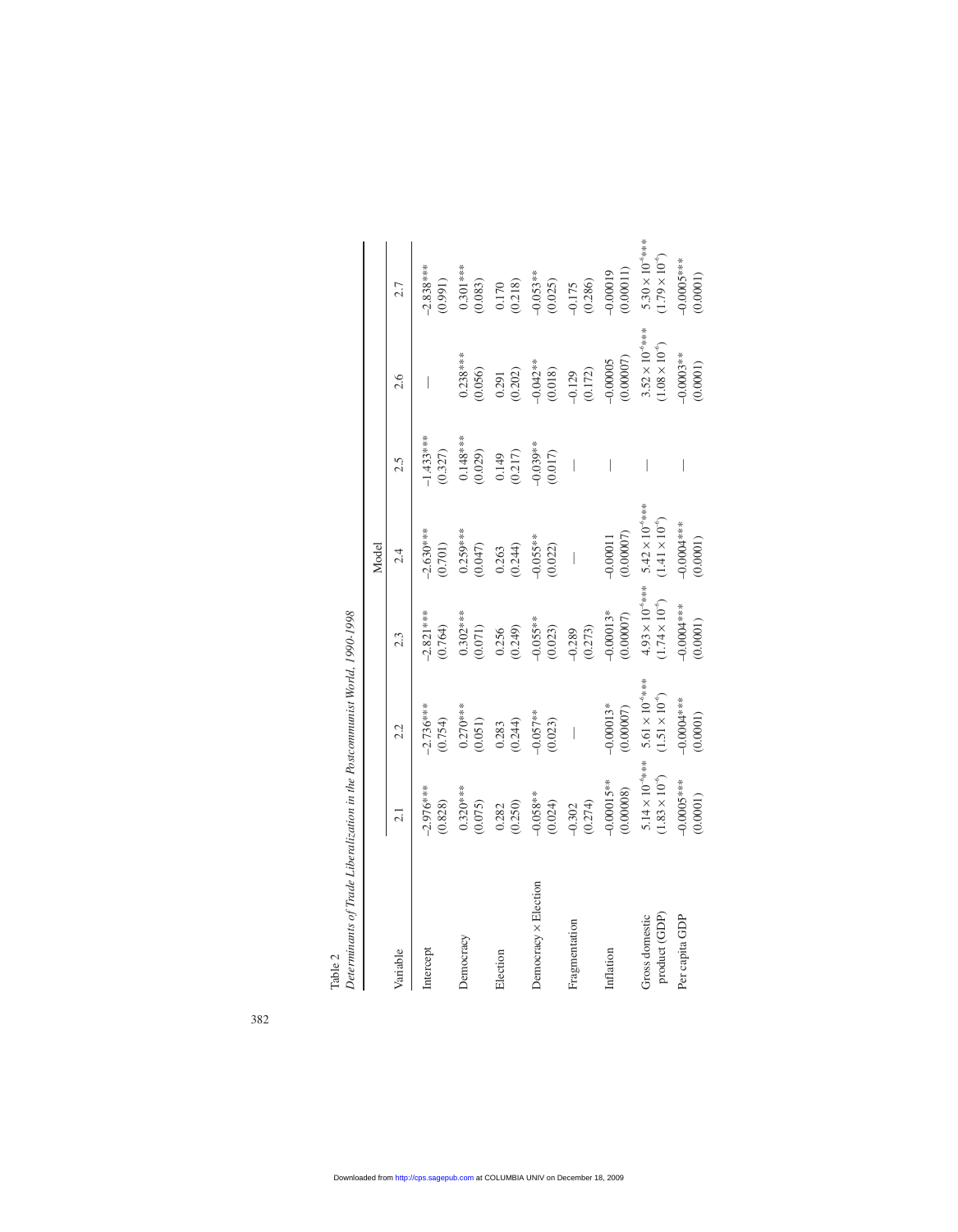| Price liberalization                                                                                                                                            | $0.798**$<br>(0.332)  | $0.659**$<br>(0.284)                  | $0.692**$<br>(0.289)                  | $0.582***$<br>(0.248)   | $\overline{\phantom{a}}$ | $0.567***$<br>(0.248)                 | $0.734*$<br>(0.377)                              |
|-----------------------------------------------------------------------------------------------------------------------------------------------------------------|-----------------------|---------------------------------------|---------------------------------------|-------------------------|--------------------------|---------------------------------------|--------------------------------------------------|
| International Monetary Fund                                                                                                                                     | (0.565)<br>$-0.484$   | (0.535)<br>$-0.406$                   | $\begin{array}{c} \hline \end{array}$ | $\bigg $                | $\overline{\phantom{a}}$ | (0.397)<br>$-0.150$                   | (0.523)<br>$-0.257$                              |
| European Union                                                                                                                                                  | $1.751***$<br>(0.661) | 1.710 ***<br>(0.623)                  | $1.570***$<br>(0.512)                 | $1.561***$<br>(0.494)   | $\overline{\phantom{a}}$ | $1.243***$<br>(0.443)                 | $1.800***$<br>(0.646)                            |
| Trade                                                                                                                                                           | $-0.430**$<br>(0.218) | $-0.441*$<br>(0.228)                  | (0.241)<br>$-0.377$                   | (0.249)<br>$-0.398$     | $\overline{\phantom{a}}$ | $-0.885***$<br>(0.189)                | $-0.393*$<br>(0.217)                             |
| Exchange rate                                                                                                                                                   | $\bigg $              | $\overline{\phantom{a}}$              | $\bigg $                              | $\bigg $                | $\overline{\phantom{a}}$ | $\begin{array}{c} \hline \end{array}$ | $1.64\times10^{-6}\ast$<br>$(8.94\times10^{-7})$ |
| Cut Point 1                                                                                                                                                     | I                     | $\overline{\phantom{a}}$              | $\overline{\phantom{a}}$              | I                       | $\overline{\phantom{a}}$ | $2.497***$<br>(0.780)                 | $\begin{array}{c} \hline \end{array}$            |
| Cut Point 2                                                                                                                                                     | I                     | $\begin{array}{c} \hline \end{array}$ | $\overline{\phantom{a}}$              | I                       | $\bigg $                 | $3.274***$<br>(0.773)                 | $\begin{array}{c} \hline \end{array}$            |
| Cut Point 3                                                                                                                                                     | $\bigg $              | $\overline{\phantom{a}}$              | I                                     | I                       | $\bigg $                 | $3.954***$<br>(0.885)                 | $\begin{array}{c} \hline \end{array}$            |
| Log likelihood                                                                                                                                                  | $-28.26$<br>8         | $-29.31$<br>72                        | $-28.45$<br>66                        | $-29.45$<br>66          | $-38.69$<br>74           | $-59.84$<br>66                        | $-24.85$<br>62                                   |
| Pseudo- $R^2$<br>$\tilde{\chi}$                                                                                                                                 | 71.96***<br>37        | 72.52***<br>$\ddot{=}$                | 72.91***<br>37                        | 77.55 ***<br>$\ddot{=}$ | 30.56***<br>23           | 83.85***<br>$\overline{5}$            | 99.46***<br>$\pm$                                |
| Note: Entries in columns 2.1 to 2.5 and 2.7 are probit estimates. Entries in column 2.6 are ordered probit estimates. Figures in parentheses are Huber (robust) |                       |                                       |                                       |                         |                          |                                       |                                                  |

| ust'<br>Ì<br>١<br>Ç<br>ï<br>į<br>i<br>i<br>֦<br>١<br>١<br>dar<br>i<br>Ξ<br>l<br>í<br>į<br>I<br>I<br>i<br>ś<br>֚֚֡֡֡֡֡<br>ś<br>i<br>l<br>i<br>İ<br>i<br>ı<br>í<br>í<br>i<br>֠<br>ļ<br>i<br>ł<br>ì<br>ı<br>j<br>i<br>,<br>í<br>I | j<br>֚֚֚֚֚֕֡֡<br>ļ<br>í<br>l                                                                          |
|--------------------------------------------------------------------------------------------------------------------------------------------------------------------------------------------------------------------------------|-------------------------------------------------------------------------------------------------------|
| ֖֪ׅ֖֚֚֚֚֚֚֚֚֚֚֚֚֚֚֚֚֚֡֕֡֡֡֡֡֡֡֡֡֬֝֬֝֬֝֬֝֬֝֬֝֬<br>ı<br>$\vdots$<br>ĭ<br>3<br>l<br>I<br>Ì<br>$\ddot{\phantom{a}}$<br>'ote<br>è<br>ú                                                                                              | j<br>ì<br>ì<br>I<br>Ì<br>è<br>l<br>ŀ<br>i<br>I<br>j<br>ξ<br>i<br>$\mathcal{L}_{\mathbf{a}}$<br>j<br>t |

 $*_{p} \le .10.$   $*_{p} \le .05.$   $*_{p} \le .01.$ \**p* ≤ .10. \*\**p* ≤ .05. \*\*\**p* ≤ .01.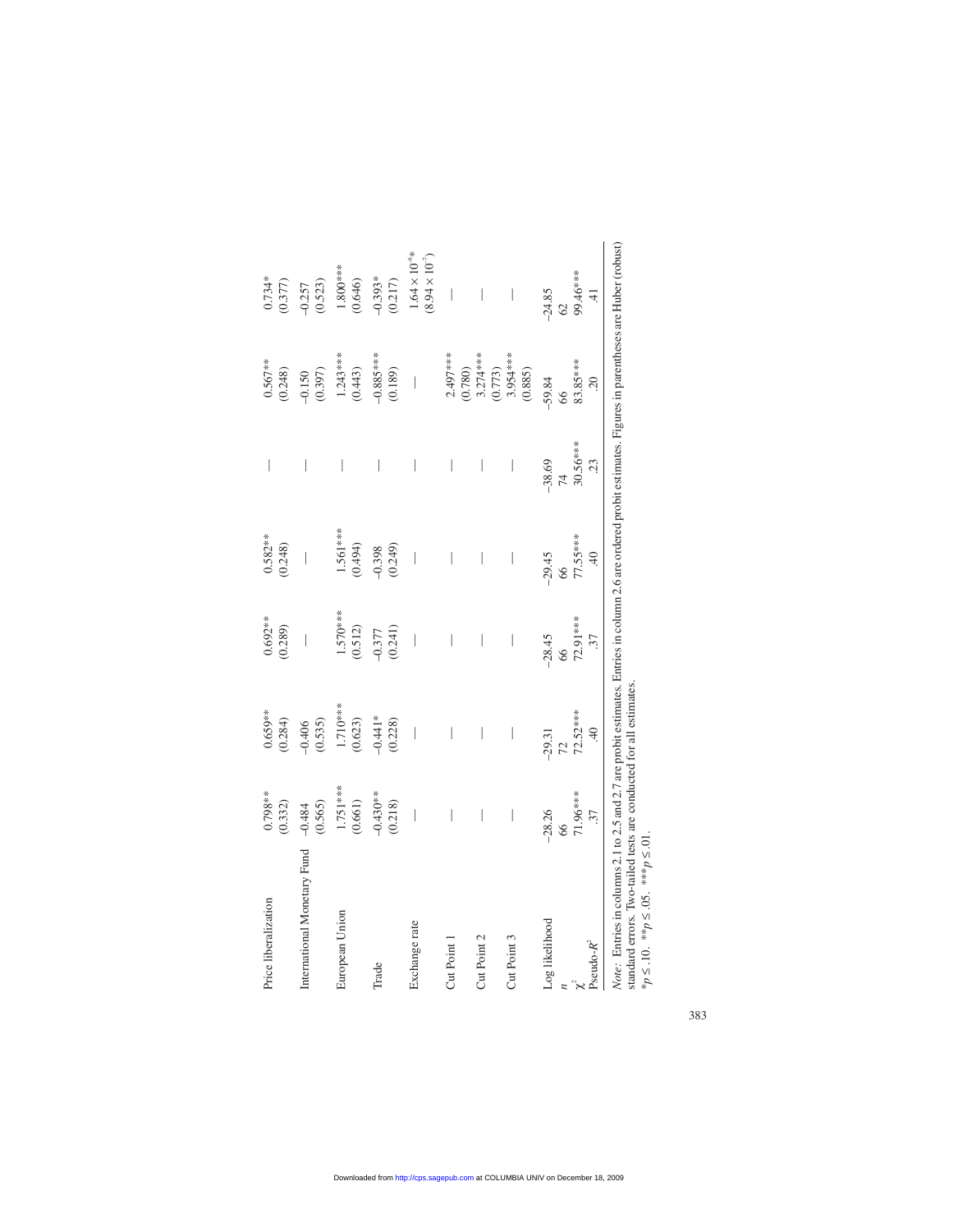Table 3

*Effects of Regime Type and the Time Until an Election on the Predicted Probability of Trade Liberalization*

|                        |                       |                         | Number of Years Until an Election |                        |                     |
|------------------------|-----------------------|-------------------------|-----------------------------------|------------------------|---------------------|
| Regime Type            |                       |                         |                                   |                        |                     |
| Democracy<br>Autocracy | .92(.82)<br>.03(0.33) | .78(0.71)<br>(0)<br>.03 | .57(.57)<br>.03(0.17)             | .34(.25)<br>.03<br>(0) | .16(0)<br>.03(0.33) |

*Note:* Entries are predicted probabilities computed using the estimates in the first column of Table 2. To generate these values, we assume that democracies are countries in which Democracy<sub>it</sub> = 15, and autocracies are countries in which Democracy<sub>it</sub> = 5. Figures in parentheses are the portions of cases in which commercial reforms actually took place at each point in the electoral calendar for states where Democracy<sub>*it*</sub>  $\geq$  15 in the row labeled "Democracy" and for states where Democracy<sub>*it*</sub>  $\leq$  5 in the row labeled "Autocracy."

of them are large and statistically significant. The estimate of  $Electronic$  is positive but not significant. Because the effect of each independent variable in a probit model is nonlinear, assessing the magnitude of the impact of regime type and the electoral calendar requires some additional analysis. We will turn to that analysis shortly. But to aid in interpreting theses results, it is useful to note that taken by itself, the estimate of  $Democracy<sub>it</sub>$  represents the effect of regime type on the probability of trade liberalization when Elec- $\text{tion}_{it} = 0$  (i.e., in an election year). Equally, the estimate of Election<sub>it</sub> indicates the influence of the length of time until an election is held on the likelihood of trade liberalization when Democracy<sub>*it*</sub> = 0 (i.e., for the most autocratic states in our sample).<sup>8</sup> The estimate of Democracy<sub>*it*</sub>  $\times$  Election<sub>*it*</sub> reflects the change in the effect of regime type (the electoral calendar) on trade liberalization stemming from a one-unit change in the length of time until an election (regime type). $9$  Taken together, the estimates of Democracy<sub>*it*</sub> and Democ $r_{i} \times$  Election<sub>*it*</sub> show that the marginal effect of heightened democracy on trade liberalization grows larger as the time until an election decreases. Further, there is evidence that the marginal effect of the electoral calendar on trade liberalization is reduced as the level of democracy declines.

To more fully evaluate the effects of these variables, we compute the predicted probability of trade liberalization when Democracy<sub>it</sub> = 15 (i.e., when

<sup>8.</sup> As such, it is hardly surprising that the estimate of  $Election<sub>it</sub>$  is not statistically significant. Clearly, there is no reason to expect the electoral calendar to influence the timing of trade liberalization in autocracies.

<sup>9.</sup> On the interpretation of interaction terms, see Friedrich (1982) and Greene (1993, p. 239). For a discussion of interaction effects in models with a dichotomous dependent variable, see Jaccard (2001).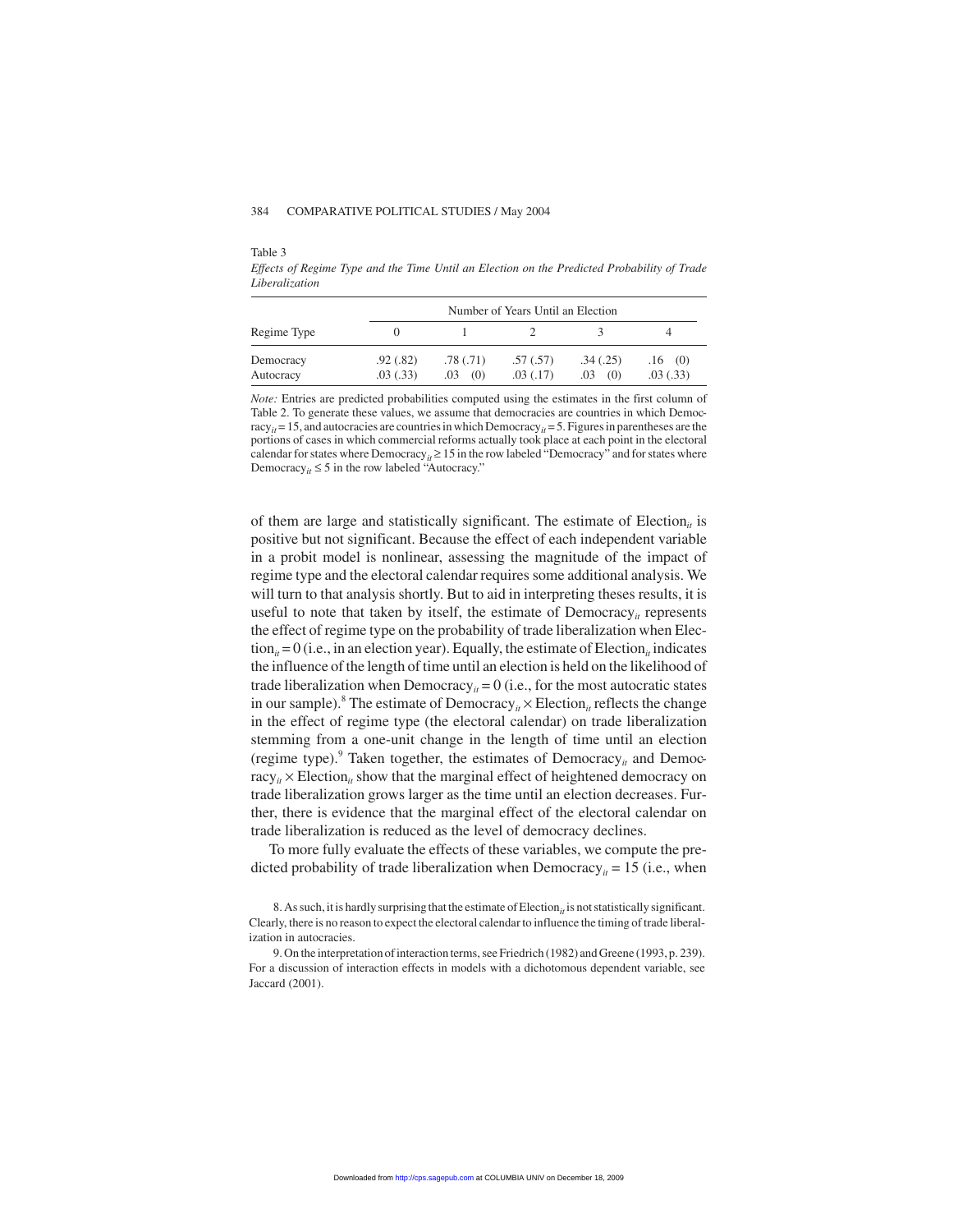country *i* is relatively democratic) and when it equals 5 (i.e., when country *i* is relatively autocratic), varying Election<sub>*it*</sub> from 0 to 4 because this is the range of values found in our sample (for all but two observations, where Election<sub>it</sub> = 5). To calculate these probabilities, we hold constant each remaining variable in the model at its mean, except  $IMF_i$  and  $EU_i$  which we set to 0, their modal values. $10$ 

Recall that Election<sub>it</sub> is measured in year *t* and that Liberalization<sub>it</sub> is measured from year  $t$  to year  $t + 1$ . As such, the predicted probability of reform in the year after an election is derived by setting Election<sub>it</sub> equal to 0, the value of this variable in an election year. The results in Table 3 indicate that elections in democracies provide a strong impetus to commercial reform. The predicted probability of reform in the year following an election is .92, a figure that dips to .78 in election years (i.e., when Election<sub>it</sub> = 1) and to .57 in the year before voters go to the polls (i.e., when Election<sub>it</sub> = 2). In contrast, relatively autocratic countries are quite unlikely to liberalize trade: The predicted probability of reform is only about .03, regardless of the electoral calendar.

It should be noted that although the predicted probabilities of trade liberalization for democracies are high, they correspond closely to the figures observed in the raw data. In Table 3, we have also calculated the portion of cases for which commercial reform actually took place at each point in the electoral calendar for relatively democratic states (i.e., those in which Democracy<sub>*it*</sub>  $\geq$  15) and for relatively autocratic countries (i.e., those in which Democracy<sub>*it*</sub>  $\leq$  5). These figures, which are in parentheses, are much the same as the corresponding predicted probabilities of reform, especially for democracies.

We have provided considerable evidence that trade liberalization is likely to take place soon after an election. For democracies, the probability of liberalization is greater in the wake of an election than at any other time. However, there is also a marked—though smaller—prospect of liberalization on the eve of elections. Consistent with arguments advanced by Rodrik (1994, 1996) and others, preelection liberalization seems to occur primarily in the face of an economic crisis, such as very high inflation, that incumbents try to address before voters go to the polls. For example, in our sample, the average inflation rate for democracies (i.e., countries in which Democracy<sub>*it*</sub>  $\geq$  15) that liberalized trade 2 years or less before an election is 1,085%. By contrast, the average rate for democracies that liberalized trade at other points in the electoral calendar is less than half as high (511%).

10. Note that these sample means are computed using the 66 observations used to generate the estimates in the first column of Table 2.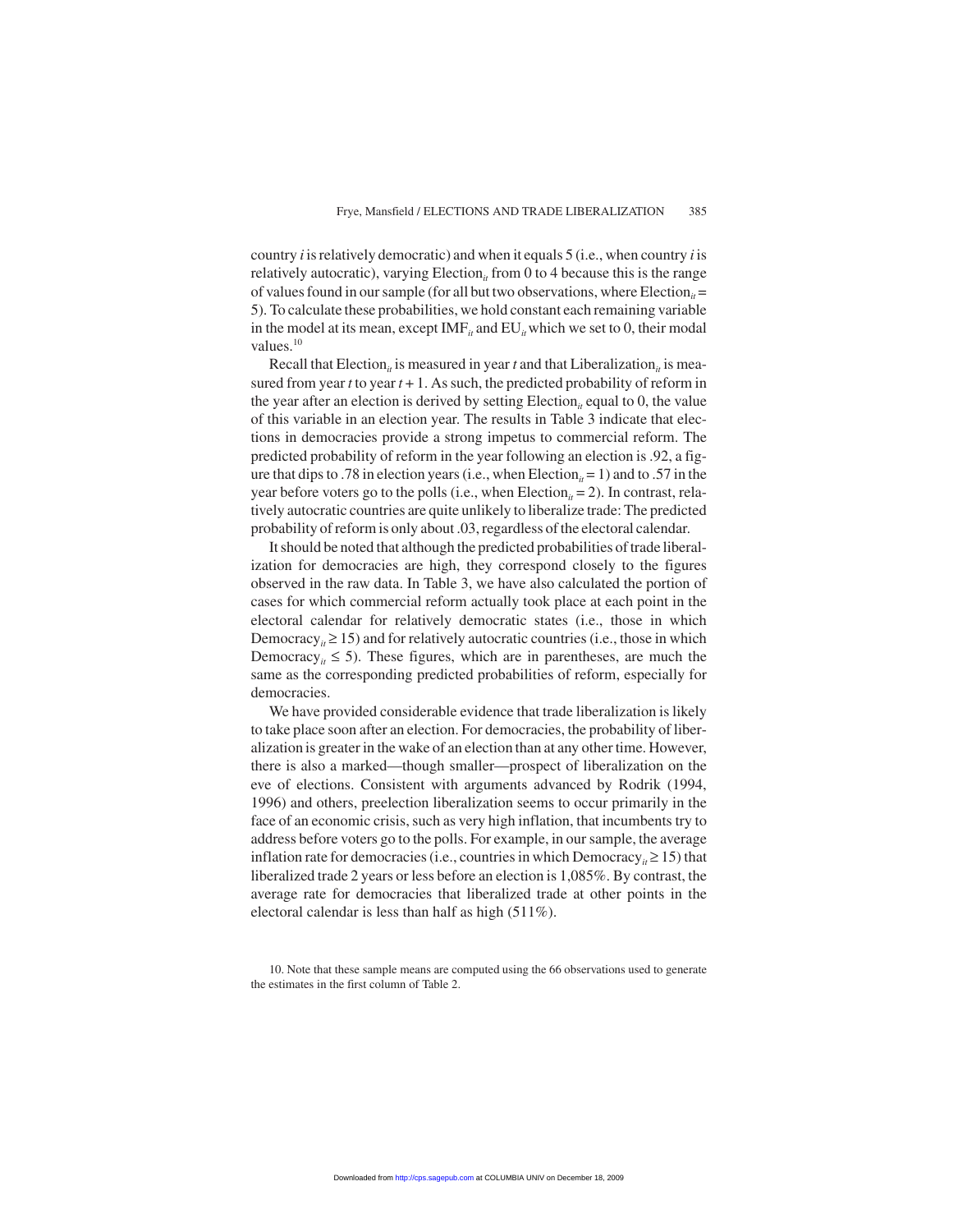Certain cases of an economic crisis prompting preelection trade liberalization stand out. Moldova experienced a severe terms-of-trade shock following the collapse of the Soviet Union, a 2-year civil war, and an inflation rate of 790% in 1993 (Tarr, 1993). Jonathan Walters (1994, p. 172) argues that these conditions spurred the government to liberalize foreign trade in late 1993, just prior to parliamentary elections that were held in February 1994. Ukraine, which liberalized trade 2 years prior to presidential elections in 1994 while facing an inflation rate of about 1,200%, also reformed foreign commerce in an effort to arrest an economic crisis ("Restrictions on Certain Goods Lifted," 1992). Estonia liberalized trade 3 months prior to its 1992 parliamentary elections, after a deputy finance minister deemed the republic on the "brink of bankruptcy" ("Republic on the Brink," 1992). In the same vein, Romania (1991), Lithuania (1992), and Armenia (1994) conducted commercial reforms within 2 years of elections when facing dire economic conditions.11 Thus, although trade liberalization is especially likely to occur after democratic elections, severe economic crises can also spur policy makers to increase openness before voters cast their ballots.<sup>12</sup>

Regime type and elections, however, are not the only influences on trade liberalization. Economic conditions are also important. First, trade liberalization tends to occur in tandem with domestic price liberalization. The positive and statistically significant coefficient of  $PriceLib<sub>it</sub>$  indicates that commercial and price reforms are often implemented as a package of policies. Second, within the postcommunist world, economically large states and less developed countries are especially likely to reduce trade barriers. The estimate of  $GDP_{it}$  is positive, that of Per Capita  $GDP_{it}$  is negative, and both of them are statistically significant. Equally, the coefficient of Trade<sub>it</sub> is negative and significant, providing evidence that as foreign commerce becomes more open, the odds of further trade liberalization decline. Finally, although an economic crisis may promote increased openness on the eve of democratic elections, in general, heightened inflation inhibits liberalization: The coefficient of Inflation<sub>*it*</sub> is negative and statistically significant.

11. Politicians in Romania recognized the dilemma of preelection trade liberalization. After describing the country's precarious economic situation and proposing greater commercial openness just 3 months prior to elections in September 1992, Prime Minister Teodor Stolojan noted, "Some people say: Let us do it after elections, on October 1 or November 1, and let the future cabinet take the blame for it. Well, I am unable to do such a thing" ("Prime Minister," 1992).

12. Three of the nine cases of trade liberalization that occurred at least 2 years prior to democratic elections were in Estonia and Latvia. These cases are somewhat unique because the political costs of liberalization fell heavily on the Russian minority who worked in heavy industry and had very restricted voting rights (Roeder, 1994). Thus, the political costs of conducting trade liberalization prior to elections were probably much lower in these cases than elsewhere.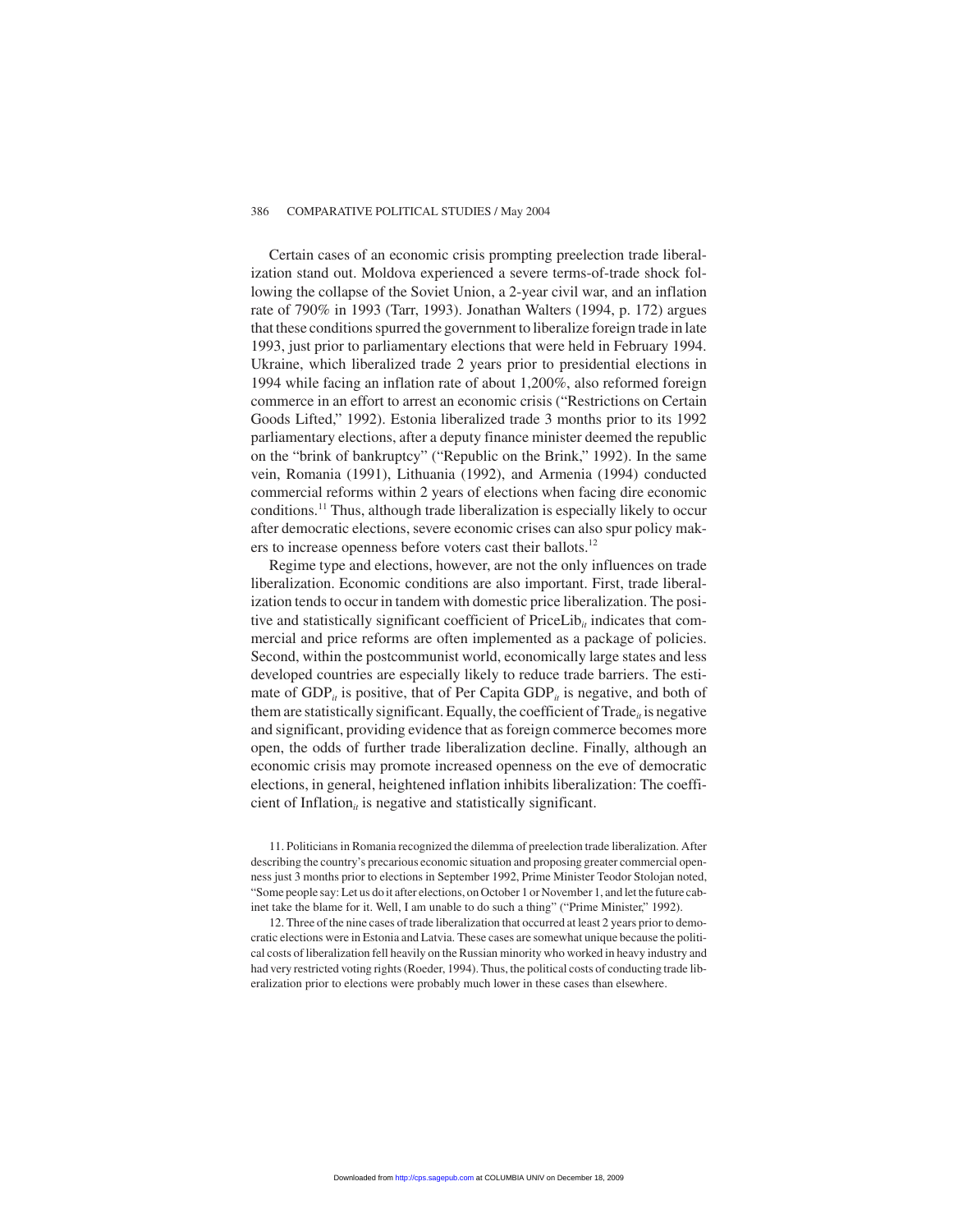International factors also influence the likelihood of trade reform. The estimate of  $EU_{it}$  is positive and statistically significant, indicating that postcommunist states are more likely to liberalize trade as their relations with the EU grow closer. Interestingly, though, the estimate of  $IMF<sub>i</sub>$  is not significant. Neither is the estimate of Fragmentation<sub>it</sub>. As shown in the second, third, and fourth columns of Table 2, however, removing these two variables separately or together has little bearing on the relationship between trade liberalization and either regime type or elections. Indeed, the fifth column of this table indicates that even after removing all of the control variables, the estimated effects of Democracy<sub>it</sub>, Election<sub>it</sub>, and Democracy<sub>it</sub> × Election<sub>it</sub> are stable.<sup>13</sup>

#### **THE VALIDITY AND STABILITY OF THE RESULTS**

Having generated some initial statistical estimates, we now conduct a set of additional tests to assess the validity and stability of these results. To begin, we recode trade liberalization and reestimate the model using a number of different statistical techniques. Then we analyze whether our results are being driven by any particular country in our sample and examine the effects of various factors that were not included in the model. We also address whether the preceding findings depend on the outcome of elections or how we code regime type. Finally, we consider the possibility that trade liberalization influences the electoral calendar or regime type.

First, the observed value of our dependent variable, Liberalization<sub>it</sub>, equals 1 if the value of Trade<sub>*it*</sub> increases between years *t* and  $t + 1$  and 0 otherwise. Treating this variable as dichotomous is quite reasonable because Trade<sub>it</sub> rarely increases by more than one unit in any given year. Nonetheless, because Trade<sub>it</sub> ranges from 0 to 3, Liberalization<sub>it</sub> can be redefined as equaling 3 if Trade<sub>*it*</sub> increases from 0 to 3 between years *t* and  $t + 1$ ; 2 if it rises from either 0 to 2 or 1 to 3; 1 if it increases from 0 to 1, 1 to 2, or 2 to 3 over this interval; and 0 otherwise. Doing so, however, has little influence on our results. As shown in the sixth column of Table 2, the estimates of an ordered probit model (which is used because this dependent variable is ordered and

<sup>13.</sup> So too are the predicted probabilities of trade liberalization, which follow the same pattern shown in Table 3. After removing the control variables, we continue to find that the likelihood of commercial reform is much higher for democracies than nondemocracies and that it is highest when a democracy held an election in the previous year.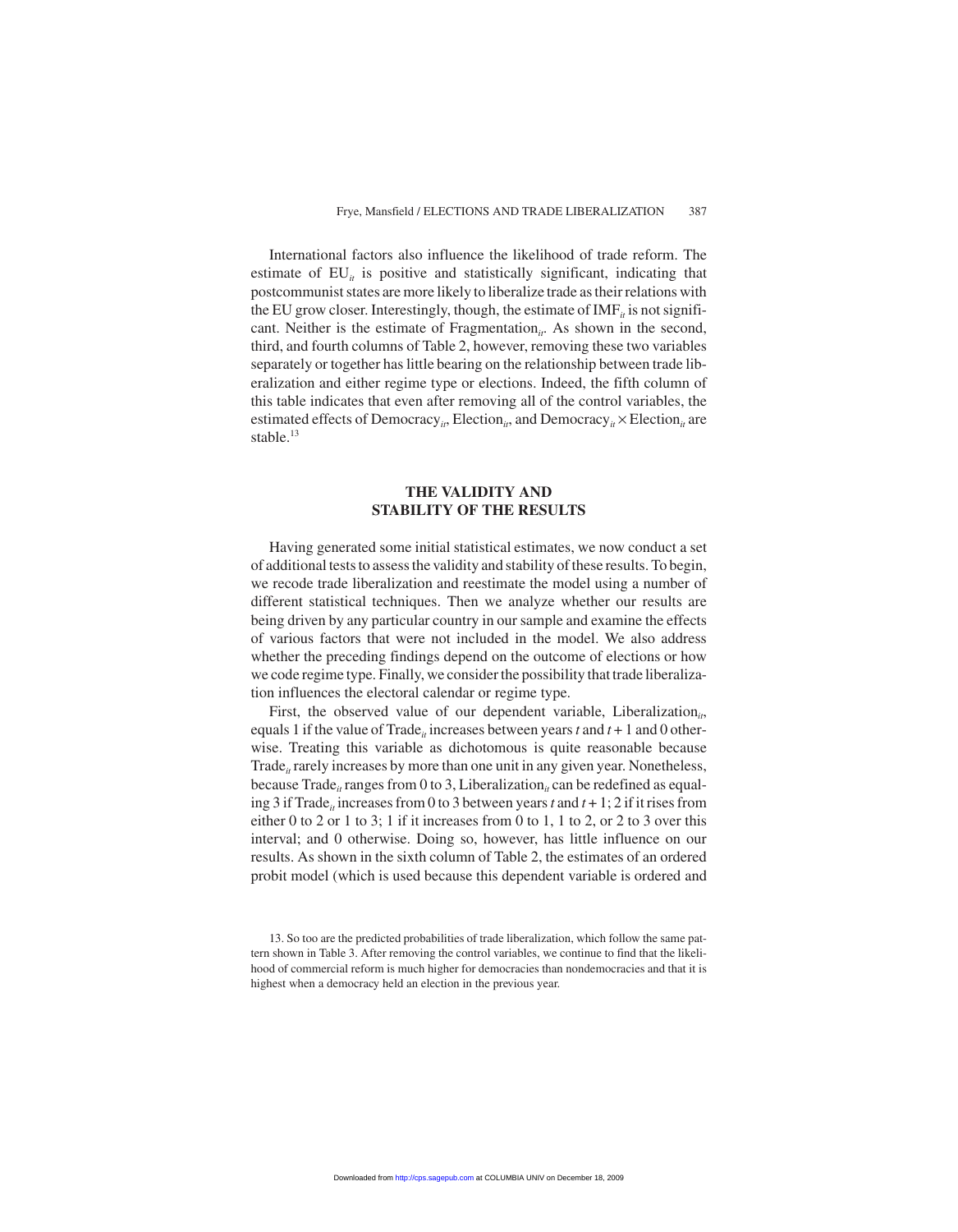nominal) are much the same as those based on our earlier analysis, except that the effects of inflation are somewhat weaker.

Second, because it is possible for Liberalization<sub>it</sub> to equal 1 only when Trade<sub>it</sub>  $\lt$  3 in year *t*, we have excluded those cases for which Trade<sub>it</sub> = 3. However, it is important to ensure that this strategy does not create a selection bias, for example, if the same factors that influence whether  $\text{Trace}_{it}$  is at its highest possible level also influence the likelihood that it will increase from one year to the next. To address this issue, we estimate a censored probit model (Greene, 1993). The results produce no evidence of a selection effect, and the probit estimates are much the same as those reported in Table 2.<sup>14</sup>

Third, it is useful to determine whether our results are unduly influenced by any individual state in the sample. Consequently, we eliminate each state analyzed here, one at a time, and then reestimate the model. The 20 sets of results that are generated by this analysis yield only a single case in which an estimate in the first column of Table 2 changes sign  $(GDP<sub>i</sub>$  when Russia is removed) and only 10 cases in which a statistically significant estimate becomes insignificant.<sup>15</sup> Furthermore, none of those cases involves Democracy<sub>*it*</sub> or Election<sub>*it*</sub>. Just 1 case involves Democracy<sub>*it*</sub>  $\times$  Election<sub>*it*</sub> (the *p* value of the estimate is .106 when Azerbaijan is removed), and from a statistical standpoint, this 1 case out of 20 could be due to chance alone. Hence, no single country seems to be driving our results.

Fourth, we include a number of additional variables in the model to ensure that they do not account for the observed effects of either regime type or the electoral calendar on the timing of trade liberalization. One statistical concern in an analysis such as ours is that the data are temporally dependent, a situation that left unattended can produce misleading results. To address this possibility, we include a variable indicating the number of years that have elapsed, as of year *t*, since country *i* last liberalized its trade policy (Beck, Katz, & Tucker, 1998). The estimate of this variable, however, is not statistically significant, pointing to the absence of temporal dependence in our data. As such, we do not include this variable in the following analyses (Beck et al. 1998, p. 1269).

In addition, we assess the impact of a number of economic and political factors. We analyze the effect of economic growth, defined as the percentage change in the real per capita GDP of country *i*from year*t* – 1 to year*t*. Growth may promote trade reform by reducing the incentives for interest groups to

<sup>14.</sup> That is, we cannot reject the hypothesis that the selection equation is independent of the probit model ( $\chi^2$  = 1.15, *p* = .28). The only noteworthy change in the results is that the estimate of Trade<sub>it</sub> is not statistically significant when the censored probit model is estimated.

<sup>15.</sup> There are 20 sets of results because there are 20 countries in our sample.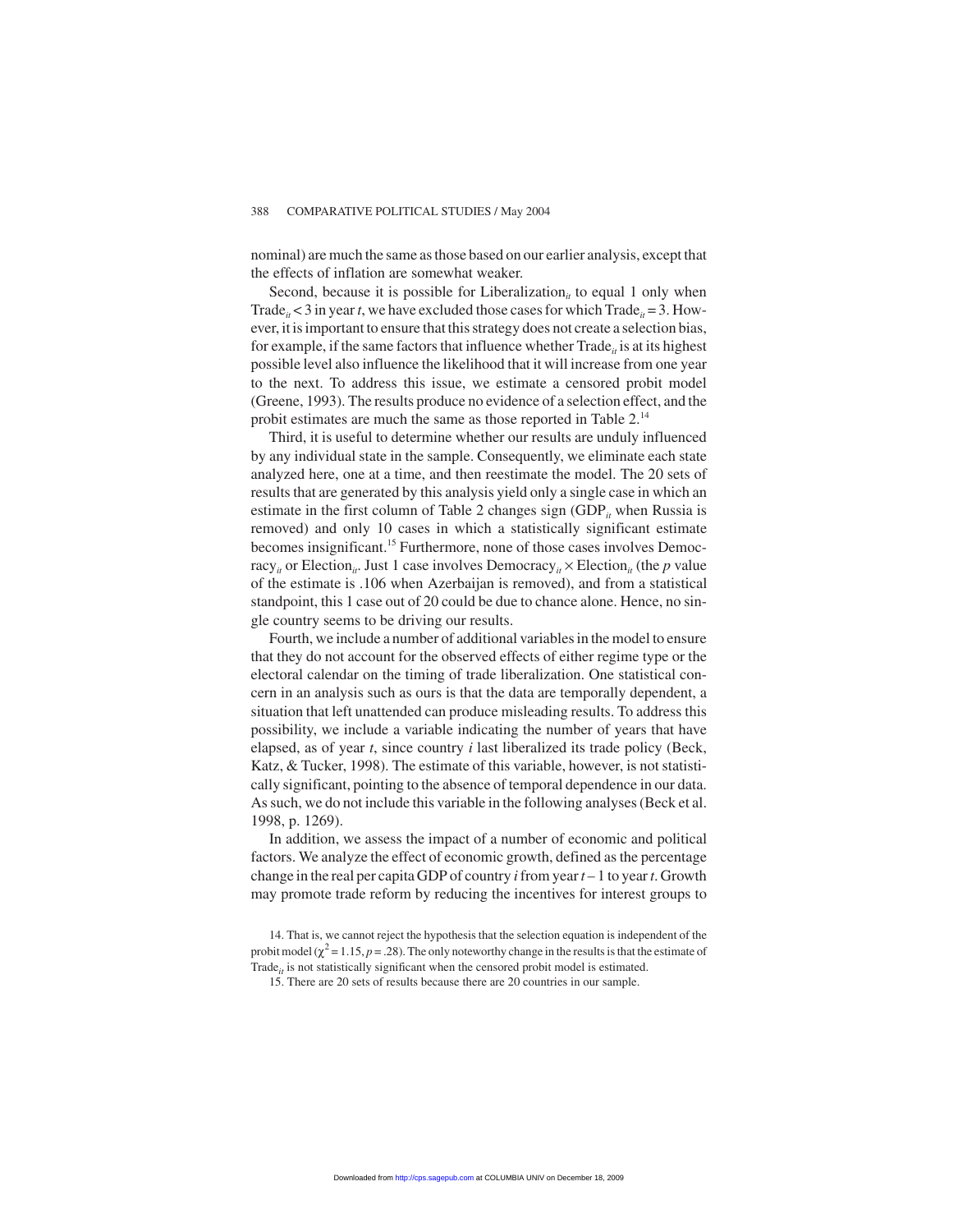press for protection (Bhagwati, 1988, p. 6) and increasing domestic demand for goods, including imports. We also examine the influence on trade policy of country *i*'s government spending as a percentage of its GDP in year *t*. High levels of government spending cushion the distributional effects stemming from free markets (Bresser Pereira, Maravall, & Przeworski, 1993).<sup>16</sup> However, governments marked by extensive spending also may intervene more actively in the economy and therefore may be less likely to favor liberalizing foreign trade.<sup>17</sup> Next, we consider the effects of the real exchange rate on trade liberalization, using a measure described by Paul Krugman (1999) (see also Kaufman & Segura-Ubiergo, 2001, pp. 565, 584). A falling exchange rate helps protect import-competing segments of society from foreign competition by increasing the price of goods produced abroad. Governments that allow the exchange rate to depreciate may be relatively protectionist. Alternatively, an appreciated exchange rate increases the price of locally produced goods, which can put pressure on import-competing and exporting sectors, generating demands for protection.

We would also like to account for the ideological position of a country's leadership, particularly its position on economic reform. Direct measures of this factor are not available, but we examine some indirect measures of whether state leaders are oriented toward economic reform. Because communist regimes were highly autarkic, there is ample reason to expect that heads of state who held senior positions in those regimes when they fell would be less likely to undertake reforms than heads of state who either did not hold such positions when those regimes fell or had never held such positions. Equally, the greater the percentage of seats in a country's legislature held by the Communist Party (or the largest successor to that party), the less likely is commercial liberalization.<sup>18</sup>

Further, we analyze whether country *i* is a former Soviet republic. Åslund et al. (1996) point out that whether a country was part of the Soviet Union is a proxy for various "different underlying structural factors, such as the greater reliance on military-industrial production, a longer history of communism, greater reliance on trade within the communist bloc, and membership in the ruble zone when control over money creation disintegrated" (p. 219). In light of their finding that a systematic difference exists between the extent of eco-

<sup>16.</sup> Of course, the fact that government spending as a portion of GDP is relatively high indicates nothing about the content or beneficiaries of that spending.

<sup>17.</sup> Data on economic growth and the ratio of government spending to GDP are from the EBRD (1999).

<sup>18.</sup> Heads of state are prime ministers in parliamentary systems and presidents in presidential systems. Data on these factors are taken from Frye et al. (2000).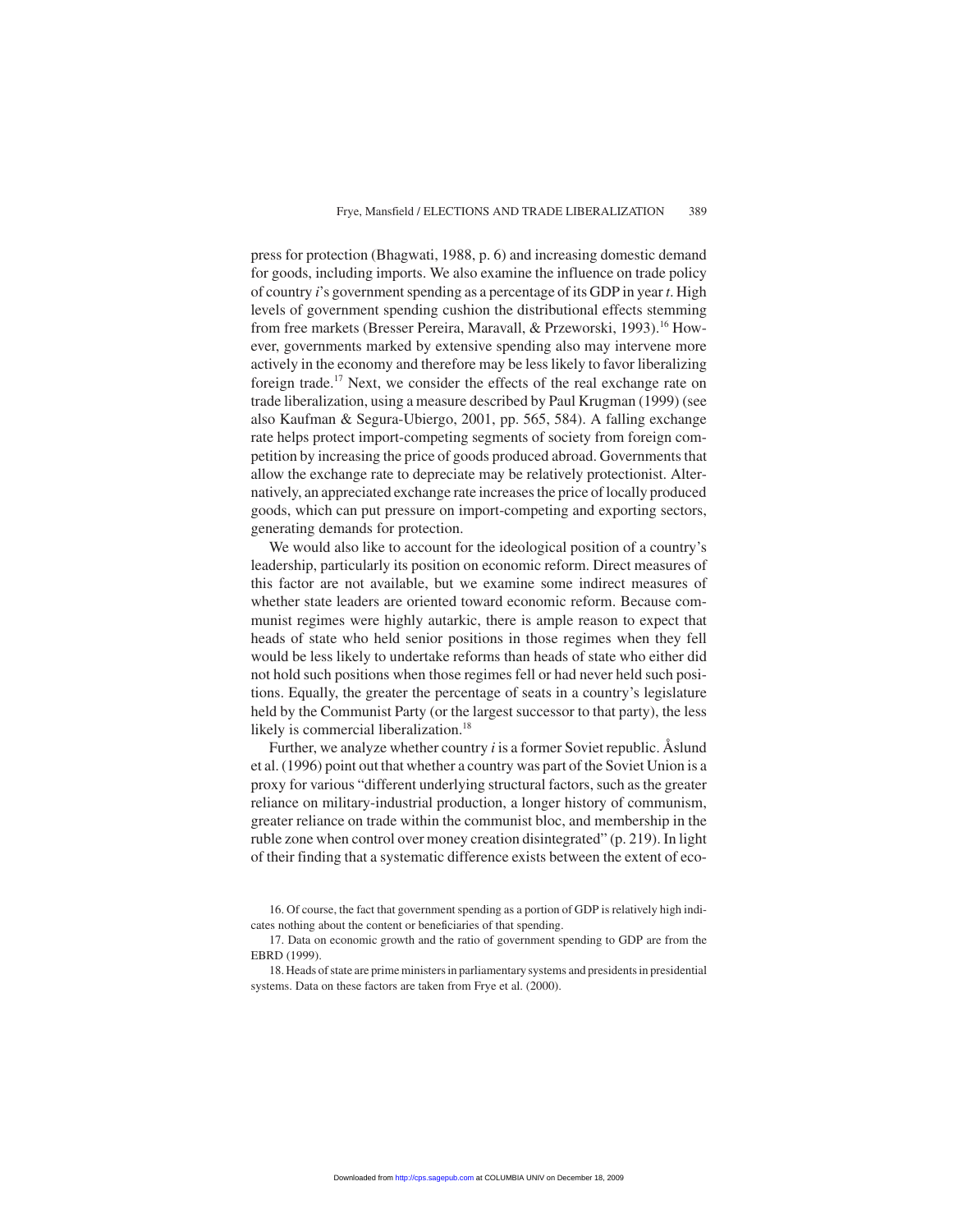nomic reform in former Soviet republics and in other postcommunist countries, it is useful to consider this variable.

Finally, we include a dummy variable that equals 1 for countries with presidential systems and 0 for countries with parliamentary systems.<sup>19</sup> We also assess whether the interaction between this factor and the time to an election influences commercial policy.

Among these additional variables, however, only the real exchange rate has a strong impact on trade policy. As shown in the final column of Table 2, there is evidence that commercial reform is more likely within postcommunist countries as the exchange rate becomes appreciated. But with the exception of Inflation<sub>it</sub>—which is no longer statistically significant when the exchange rate is included—adding this variable to the model has very little bearing on the other factors considered here.

Fifth, we assess whether the outcome of elections affects our results. Preliminary analysis suggests that this is not the case. For example, whether elections produce turnover in government does not influence the likelihood of commercial reform. On the basis of our sample, postcommunist elections have produced turnover about three quarters of the time (27 times out of 37 elections). Of the cases in which turnover occurred, reform (13 of 27) was about as likely to take place as the absence of reform (14 of 27). We also supplement this analysis by including a variable in our model indicating whether elections in democracies produce turnover in government and find no evidence that it has a statistically significant effect on trade policy or that its inclusion in the model influences the other estimates in Table 2.

Equally, the findings reported earlier do not seem to be driven by the margin of victory in democratic elections. The average margin of victory is 33% in democratic elections that lead to commercial liberalization and 40% in those that do not.<sup>20</sup> Nor do the results reflect a tendency for the elections immediately following communist transformations—but not other elections —to promote trade liberalization. Roughly half of the episodes of commercial liberalization in our sample occurred after a country's first postcommunist election, and about half occurred after subsequent elections.

Sixth, recall that we have measured democracy using the index developed by Gurr (Gurr et al., 1989; Jaggers & Gurr, 1995), which ranges from 0 to 20. Some studies, though, have used this index to create a dichotomous variable for regime type. To determine whether our results change when regime type

<sup>19.</sup> See note 4 for our operational definitions of presidential and parliamentary regimes.

<sup>20.</sup> For parliamentary systems, the margin of victory is the difference between the percentage of seats won by the first-place and the second-place parties. For presidential systems, it is the difference between the first-place and the second-place finishers.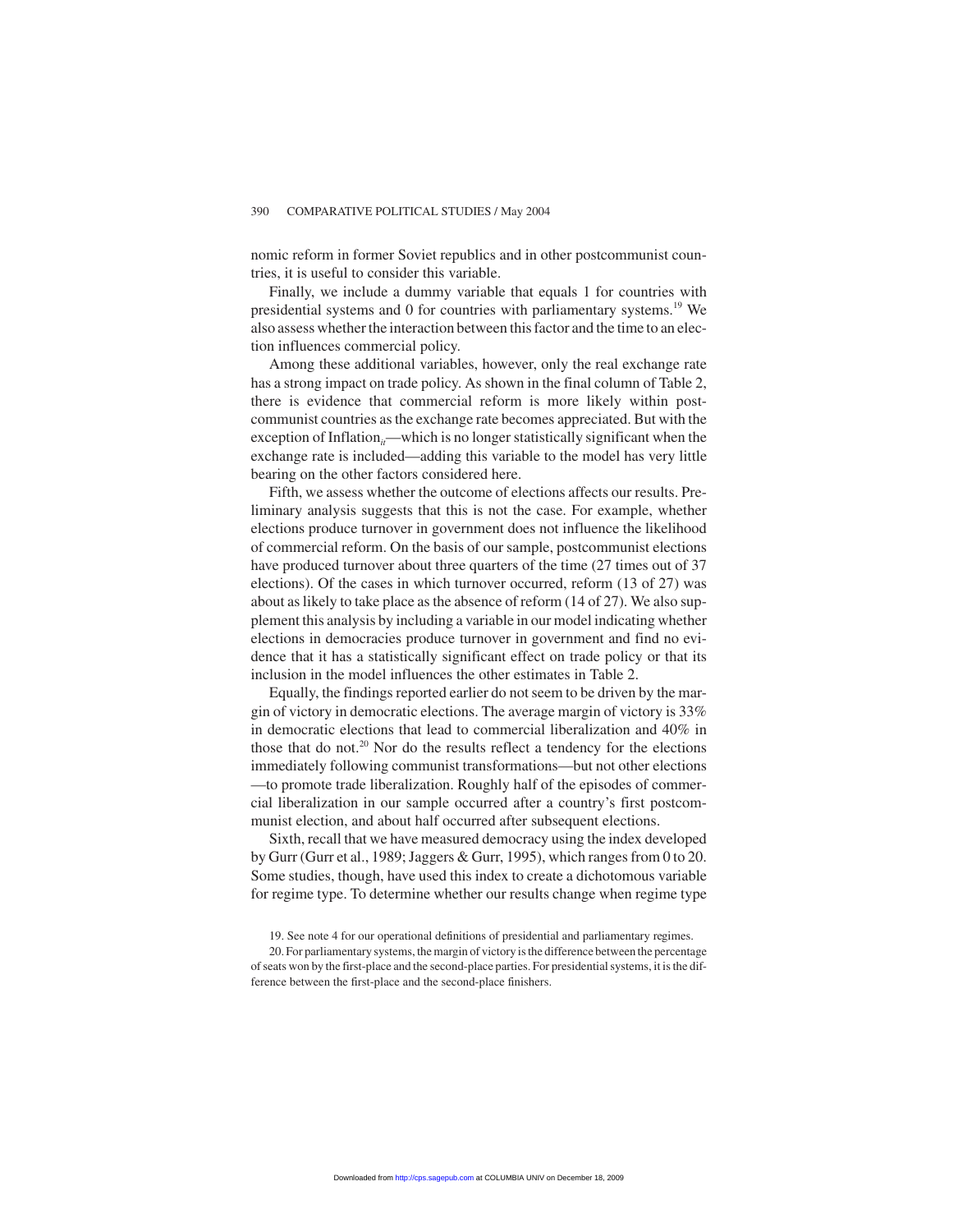Table 4 *Examples of Trade Liberalization After Democratic Elections*

| Country         | Date of Election | Date of Trade Liberalization |  |
|-----------------|------------------|------------------------------|--|
| <b>Bulgaria</b> | June 1990        | February 1991                |  |
| Czechoslovakia  | June 1990        | January 1991                 |  |
| Georgia         | November 1995    | June 1996                    |  |
| Hungary         | April 1990       | January 1991                 |  |
| Lithuania       | November 1992    | June 1993                    |  |
| Moldova         | February 1994    | January 1995                 |  |
| Poland          | June 1989        | January 1990                 |  |
| Russia          | June 1991        | January 1992                 |  |
| Slovenia        | December 1992    | March 1993                   |  |

*Note:* Democracies are defined as countries in which Democracy<sub>*it*</sub>  $\geq$  15.

is treated as dichotomous, we reestimate the model after defining country *i* as democratic in year *t* if the value of Gurr's index is (a) 15 or higher, (b) 14 or higher, (c) 13 or higher, (d) 12 or higher, or (e) 11 or higher. In each of these analyses, the estimated coefficient of  $Democrac{y_i}{t}$  is positive, that of Democracy<sub>*it*</sub>  $\times$  Election<sub>*it*</sub> is negative, and both of them are sizable and statistically significant. These results continue to indicate that for democracies, trade liberalization is more likely to occur in the year following an election than at other points in time. Further, in each case, the estimate of Election<sub>it</sub> is very small (ranging from  $-.01$  to  $-.10$ ) and is not statistically significant, indicating that, as expected, elections have no discernable bearing on commercial reform in nondemocracies.<sup>21</sup>

Finally, it is important to ensure that the findings in Table 2 are not undermined by any simultaneity bias that could emerge if trade liberalization affects either the electoral calendar or whether a state is democratic. We have attempted to address this possibility by lagging regime type and elections 1 year, measuring Democracy<sub>*it*</sub> and Election<sub>*it*</sub> in year *t* and Liberalization<sub>*it*</sub> from year *t* to year  $t + 1$ . To further address it, we measure Liberalization<sub>i( $t-1$ )</sub> from year  $t-1$  to year  $t$  and then regress Democracy<sub>*it*</sub> on this variable using a probit specification. We also regress Election<sub>it</sub> on Liberalization<sub>it</sub> – 1) using both ordinary least squares and a tobit specification (because the number of years until an election is held is censored at 0). The results of these analyses provide no evidence that trade liberalization has a statistically significant bearing on either the extent of democracy or the length of time until elections. As such, our earlier results do not seem to be threatened by a simultaneity bias.<sup>22</sup>

21. It should be noted that treating regime type as a dichotomous variable reduces the strength of the relationship between many of the control variables and trade liberalization.

22. A related issue is that the timing of elections might be endogenous in parliamentary systems. For a general discussion of this issue, see Smith (2001). It should be noted, however, that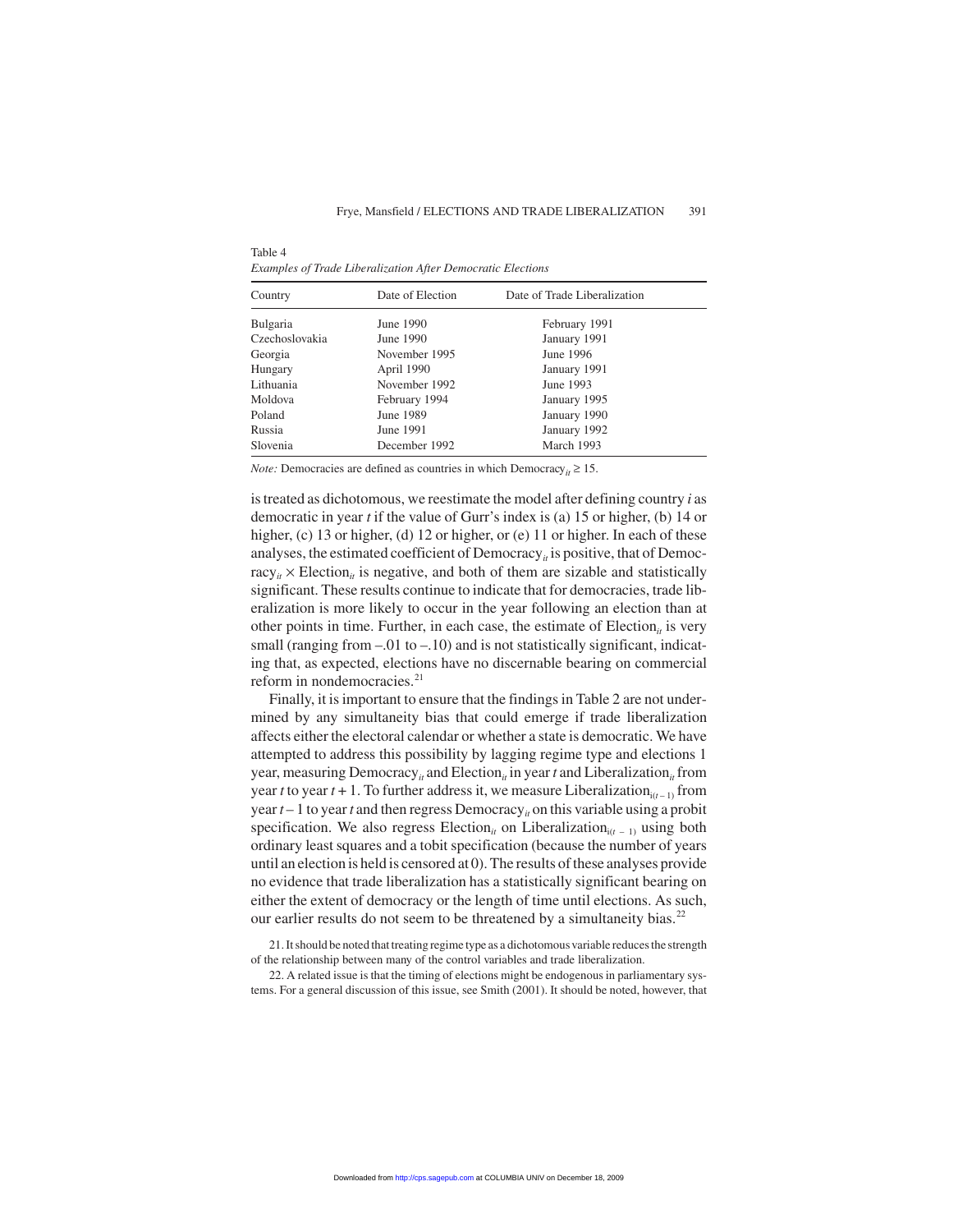#### **ILLUSTRATING THE LINKS BETWEEN ELECTIONS AND TRADE LIBERALIZATION**

The preceding quantitative analysis provides considerable support for our argument that trade liberalization is especially likely to occur on the heels of elections in postcommunist democracies. At this point, it is useful to illustrate how elections have influenced the timing of trade liberalization in some of these countries.23 Consider Poland, for example, which is one of the nine cases shown in Table 4 in which democratic politicians liberalized trade soon after an election.<sup>24</sup> Parliamentary elections in Poland brought a Solidarityled government to power in June 1989. Having campaigned on dismantling communist-era economic structures, the new government quickly introduced a set of wide-ranging economic reforms. Led by Economics Minister Balcerowicz, the Polish government unveiled the "Balcerowicz Plan" on November 7 (Johnson & Kowalska, 1994). The plan—which included a broad array of liberal economic policies and a sweeping liberalization of foreign trade—took effect on January 1, 1990. Thus, 6 months after its electoral victory, the Solidarity government extensively liberalized foreign trade (Sachs, 1993). Balcerowicz has consistently attributed the success of this policy to quick action following the elections of 1989. By taking advantage of the period of extraordinary politics, the Solidarity government made good use of the political capital won during these landmark elections (Balcerowicz, 1995).<sup>25</sup>

only about one quarter of our sample is made up of countries with parliamentary systems; in almost three quarters of the cases considered here, the chief executive's term in office is fixed. Further, as we described earlier, there is no evidence that the effects of elections on liberalization differ between parliamentary and presidential governments. Thus there is little reason to expect that the strategic manipulation of elections is influencing our results.

<sup>23.</sup> To illustrate the findings, we continue to define democracies as countries in which Democracy<sub>*it*</sub>  $\geq 15$ .

<sup>24.</sup> Note that the EBRD reports only annual data on trade policy in the postcommunist world. In some cases, including those listed in Table 4, it is possible to independently identify the exact month and year in which trade liberalization took place. In many other cases, however, it is not possible to identify the precise month when commercial reforms were enacted, either because data are difficult to obtain or because the reforms were phased in over a relatively long period of time. Consequently, it is not possible to analyze the month of liberalization in the preceding statistical analysis.

<sup>25.</sup> Poland conducted special elections to the presidency in December 1990 following President Jaruzelski's unexpected resignation, but here we are concerned with parliamentary elections because Poland's prime minister has greater authority over economic policy than its president.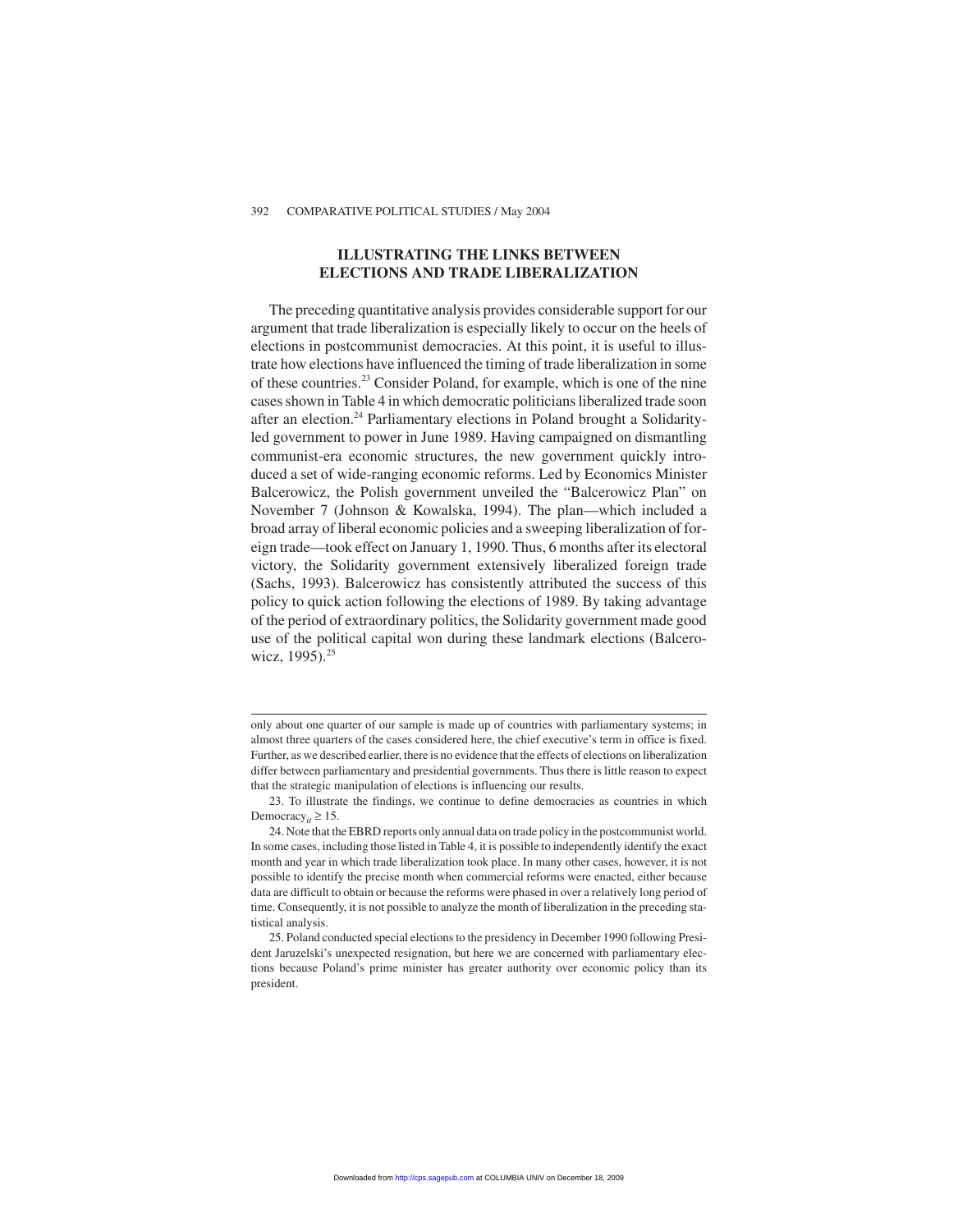Similarly, Boris Yeltsin won a resounding victory in Russia's June 1991 presidential elections and subsequently liberalized trade. Two months after his electoral victory, Yeltsin led efforts to defeat a coup by hard-liners within the Communist Party of the Soviet Union. These successes bolstered Yeltsin's authority and allowed him to claim a popular mandate. Yeltsin took advantage of this opportunity, liberalizing trade in January 1992 (Åslund, 1995). He reduced tariffs, cut the amount of hard currency that exporters were required to sell to the state, and ended the state monopoly on trade. Richard Layard and John Parker (1996) note that Yeltsin's government was keenly aware of the value of its popular mandate. Describing the decision to adopt a radical economic reform package, they observe that "the honeymoon argument was decisive. Speed was vital if anything was to be achieved" (pp. 58-59).

This pattern is not limited to right-wing parties. In Lithuania, the successor to the Communist Party, the Lithuanian Democratic-Labor Party, won both a majority of seats in the November 1992 parliamentary elections and the presidency in February 1993. Running on a platform emphasizing its competence in economic matters, the new government liberalized foreign trade shortly after assuming office (Krickus, 1997, p. 304). In July 1993, the government abolished the existing export licensing system. In October, it removed most quotas on foreign trade (European Bank for Reconstruction and Development, 1994, p. 109). In November, it signed a free-trade agreement with Russia, underscoring its push for commercial liberalization in the year after it took office.

Elections can spur trade liberalization, even without a turnover in government, as incumbents make use of their political capital. The policies of the Agrarian Democratic Party (ADP) in Moldova provide a good example. In February 1994, the dominant member of the governing coalition, the ADP, won 54% of the seats in parliament. Having adopted a more reformist economic position than the Socialist Party or the remnants of the Moldovan Popular Front, the ADP pursued rapid liberalization shortly after elections (Crowther, 1997, p. 319). By the end of 1994, the government had removed export quotas (except for grain), simplified licenses for exports and imports, and loosened rules for exporters to sell hard currency to the state (European Bank for Reconstruction and Development, 1995, p. 51). In January 1995, Moldova cut its maximum tariff to 50% and later in the year further reduced it to 20% (European Bank for Reconstruction and Development, 1996). This pattern is not unique. In our sample, Georgia, Armenia, and Slovenia also liberalized trade shortly after sitting governments won reelection.

Obviously, these illustrations provide only a preliminary assessment of the links between the electoral calendar and trade liberalization, but they shed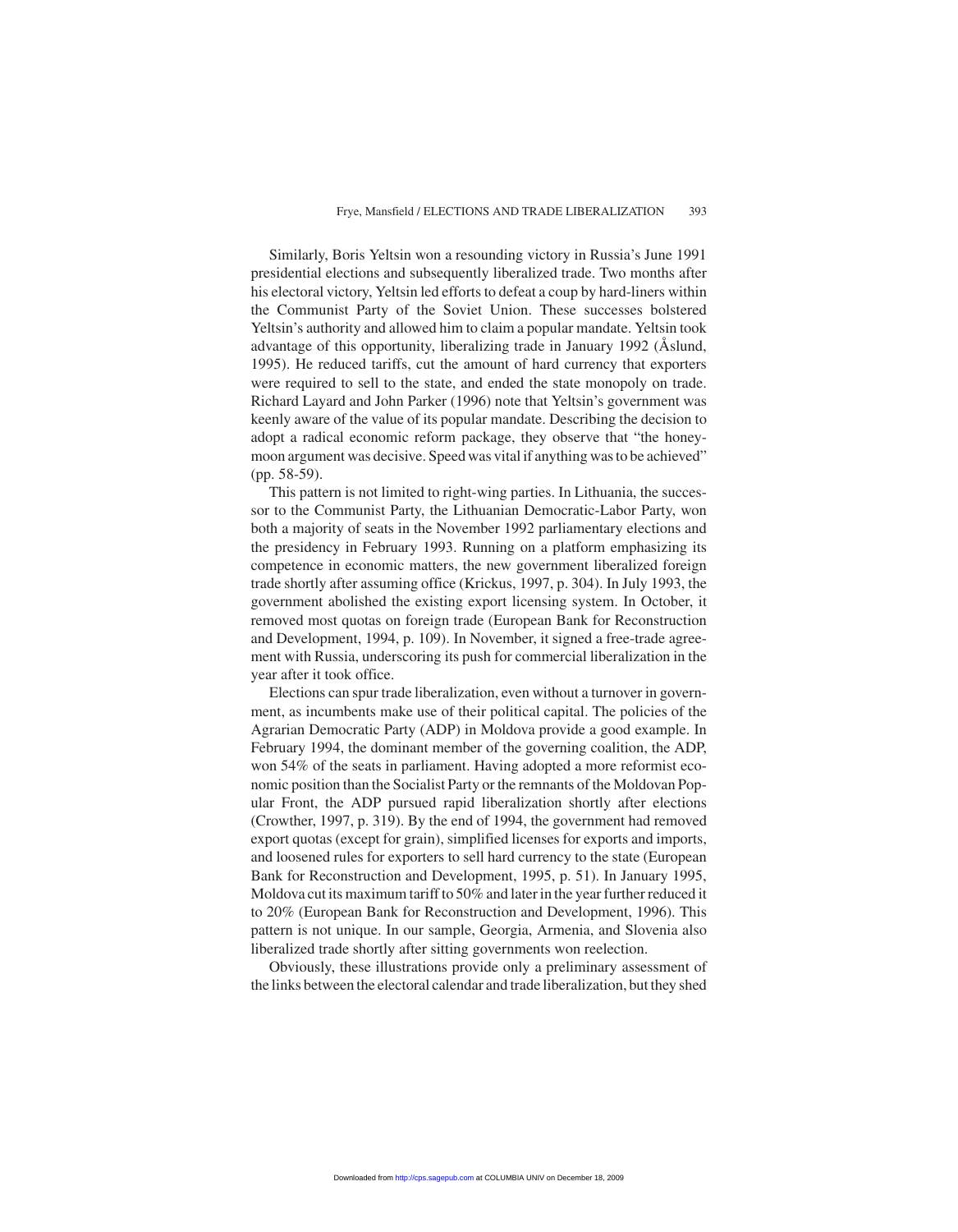some light on why commercial reforms often occur on the heels of elections in postcommunist democracies.

#### **CONCLUSIONS**

In this article, we have conducted one of the first analyses of the influence of democratic institutions and the electoral calendar on trade liberalization in the postcommunist world. Our results provide strong evidence that reform is more likely in democratic regimes than other countries. Equally, public officials in postcommunist democracies have been particularly likely to liberalize trade shortly after elections. Indeed, although commercial reform sometimes occurs at other points in the electoral calendar, it is far more likely to occur soon after voters have cast their ballots. Further, elections have no impact on trade policy in nondemocracies.

More generally, our results bear on a number of issues in the field of political economy. First, scholars and policy makers have demonstrated great interest in the relationship between political institutions and economic reform. However, as various observers have pointed out, systematic research on the political conditions that facilitate reform in the postcommunist world has been lacking (Åslund et al., 1996; Hellman, 1998; Nelson, 1993; Roland, 2002). Our findings provide support for the widely held view that democracy has been an important precondition for economic reform in the postcommunist world. In addition, by identifying competitive elections as a potent impetus to trade liberalization, we have shed some new light on how and when democracy has stimulated commercial openness in the region. Thus, our results contribute to broader efforts to understand the effects of political institutions on economic policy (Roland, 2002, p. 47).

Second, this study contributes to the understanding of trade policy. Over the past 20 years, a vast literature has emerged on endogenous models of protection. Central to this literature is the notion that politicians set trade policy with an eye toward winning votes. Yet remarkably little empirical research has addressed whether elections actually influence trade policy.<sup>26</sup> Our findings indicate that there is a strong relationship between the electoral calendar and commercial reform. Furthermore, whereas empirical research on endogenous tariff theory generally focuses on the advanced industrial countries,

<sup>26.</sup> Many observers have complained about the lack of cross-national research on the links between domestic institutions and trade policy (e.g., Mansfield, Milner, & Rosendorff, 2000; Rodrik, 1996).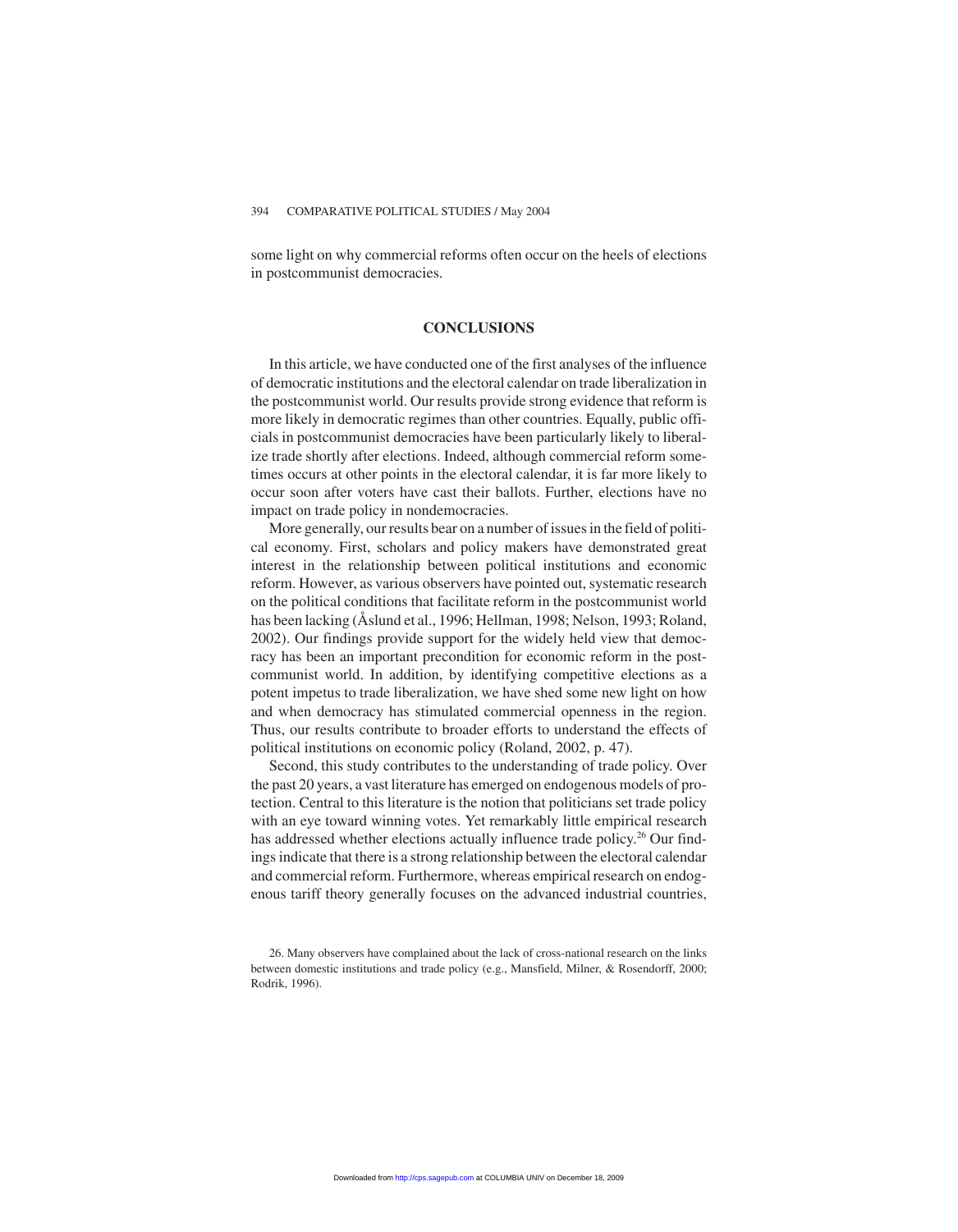this theory is likely to help explain trade policy in the postcommunist world as well.

The links between elections and economic policy have piqued the interests of social scientists for decades. However, empirical studies of the relationship between elections and trade policy have been scarce, and virtually no research on this topic has focused on the postcommunist world. Our results indicate that the electoral calendar is central to an understanding of trade policy in countries that have emerged from communist rule. In so doing, they help to indicate why and when democracy has promoted economic reform in this part of the world.

#### **REFERENCES**

- Alt, James, & Chrystal, Alex. (1983). *Political economics*. Berkeley: University of California Press.
- Anderson, John. (1999).*Kyrgyzstan: Central Asia's island of democracy?*Amsterdam, the Netherlands: Harwood.
- Åslund, Anders. (1995). *How Russia became a market economy*. Washington, DC: Brookings Institution.
- Åslund, Anders, Boone, Peter, & Johnson, Simon. (1996). How to stabilize: Lessons from postcommunist countries. *Brookings Papers on Economic Activity*, *1*, 217-311.
- Balcerowicz, Leszek. (1995). *Socialism, capitalism, transformation*. Budapest, Hungary: Central European University Press.
- Baldwin, Robert E. (1985). *The political economy of U.S. import policy*. Cambridge, MA: MIT Press.
- Beck, Nathaniel, Katz, Jonathan N., & Tucker, Richard. (1998). Taking time seriously: Timeseries cross-section analysis with a binary dependent variable. *American Journal of Political Science*, *42*, 1260-1288.
- Bhagwati, Jagdish. (1988). *Protectionism*. Cambridge, MA: MIT Press.
- Bresser Pereira, Luiz Carlos, Maravall, Jose Maria, & Przeworski, Adam. (1993). *Economic reforms in new democracies: A social-democratic approach*. New York: Cambridge University Press.
- Caves, Richard E. (1976). Economic models of political choice: Canada's tariff structure. *Canadian Journal of Economics*, *9*, 278-300.
- Colton, Timothy. (2000). *Transitional citizens: Voters and what influences them in the new Russia*. Cambridge, MA: Harvard University Press.
- Conybeare, John A. C. (1983). Tariff protection in developed and developing countries: A crosssectional and longitudinal analysis. *International Organization*, *37*, 441-467.
- Crowther, William. (1997). The politics of democratization in post-communist Moldova. In Karen Dawisha & Bruce Parrott (Eds.), *Democratic changes and authoritarian reactions in Russia, Ukraine, Belarus, and Moldova* (pp. 282-330). New York: Cambridge University Press.
- Csaba, Laszlo. (1995). The political economy of trade regimes in Central Europe. In L. Alan Winters (Ed.), *Foundations of an open economy: Trade laws and institutions for Eastern Europe* (pp. 64-88). London: Centre for Economic Policy Research.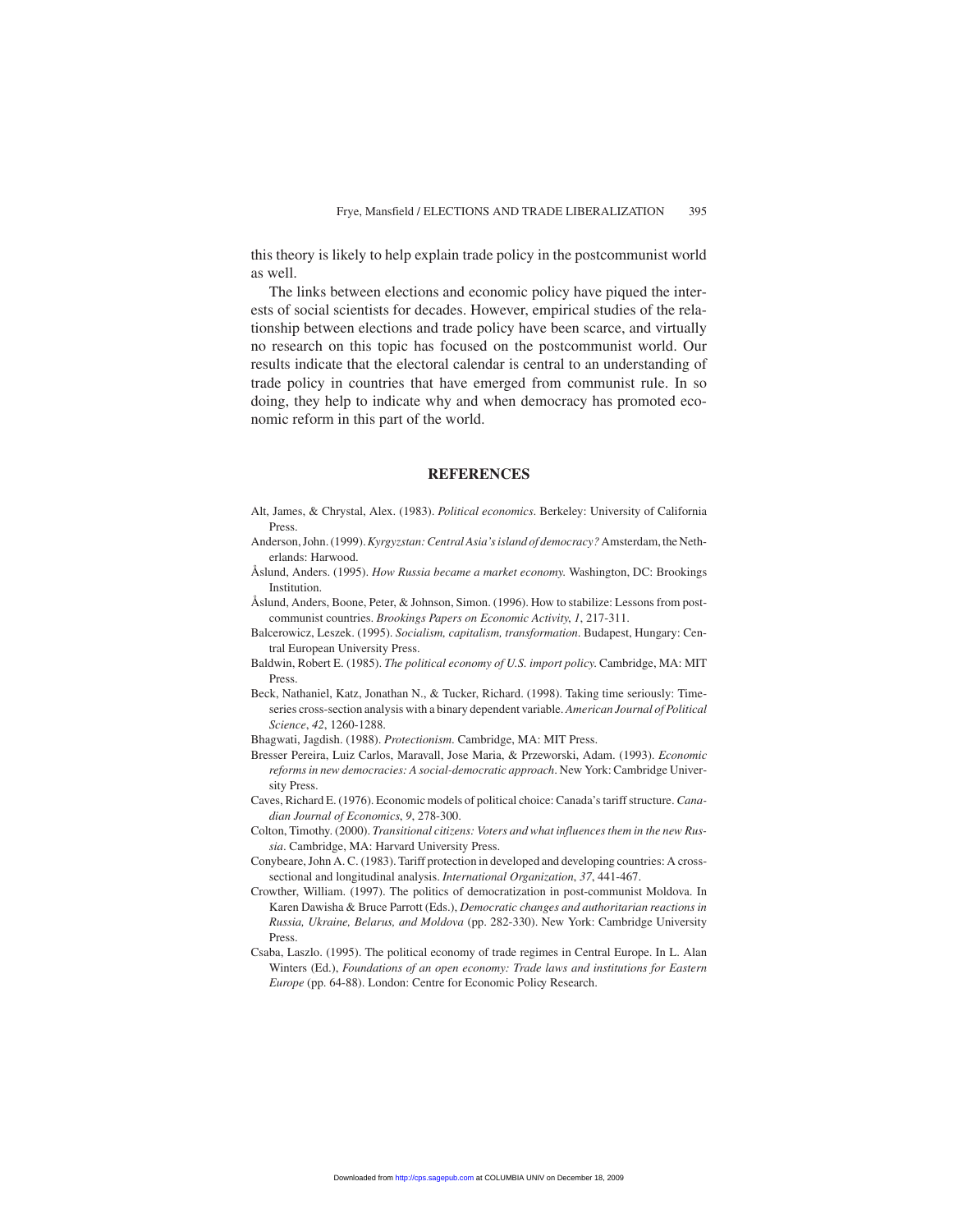- European Bank for Reconstruction and Development. (1994). *European Bank for Reconstruction and Development transition report*. London: Author.
- European Bank for Reconstruction and Development. (1995). *European Bank for Reconstruction and Development transition report*. London: Author.
- European Bank for Reconstruction and Development. (1996). *European Bank for Reconstruction and Development transition report*. London: Author.
- European Bank for Reconstruction and Development. (1999). *European Bank for Reconstruction and Development transition report*. London: Author.
- Fernández, Raquel, & Rodrik, Dani. (1991). Resistance to reform: Status quo bias in the presence of individual-specific uncertainty. *American Economic Review*, *81*, 1146-1155.
- Fischer, Stanley, & Gelb, Alan. (1991). The process of socialist economic transformation. *Journal of Economic Perspectives*, *5*, 91-105.
- Fischer, Stanley, Sahay, Ratna, & Végh, Carlos. (1996). Stabilization and growth in transition economies: The early experience. *Journal of Economic Perspectives*, *10*, 45-66.
- Friedrich, Robert, J. (1982). In defense of multiplicative terms in multiple regression equations. *American Journal of Political Science*, *26*, 797-833.
- Frye, Timothy, Hellman, Joel, & Tucker, Joshua. (2000).*Data base on political institutions in the post-communist world*. Unpublished data set, Ohio State University, Department of Political Science.
- Frye, Timothy, & Mansfield, Edward D. (2003). Fragmenting protection: The political economy of trade policy in the post-communist world. *British Journal of Political Science*, *33*, 633- 657.
- Gaidar, Yegor. (1997). *Yegor Gaidar: Sochinenie v dvukh tomakh* [Yegor Gaidar: Works in two volumes]. Moscow: Evrasia.
- Greene, William H. (1993). *Econometric analysis* (2nd ed.). Englewood Cliffs, NJ: Prentice Hall.
- Gurr, Ted Robert, Jaggers, Keith, & Moore, William. (1989). *Polity II: Political structures and regime change, 1800-1986* (No. 9263). Ann Arbor, MI: Inter-University Consortium for Political and Social Research.
- Haggard, Stephan, & Webb, Steven B. (1993). What do we know about the political economy of economic policy reform? *World Bank Policy Research Observer*, *8*, 143-167.
- Hellman, Joel. (1998). Winners take all: The politics of partial reform. *World Politics*, *50*, 203- 234.
- Hillman, Arye L. (1982). Declining industries and political-support protectionist motives. *American Economic Review*, *72*, 1180-1187.
- Hillman, Arye L., & Ursprung, Heinrich W. (1988). Domestic politics, foreign interests, and international trade policy. *American Economic Review*, *78*, 729-745.
- Jaccard, James. (2001). *Interaction effects in logistic regression*. Thousand Oaks, CA: Sage.
- Jaggers, Keith, & Gurr, Ted Robert. (1995). Tracking democracy's third wave with the Polity III data. *Journal of Peace Research*, *32*, 469-482.
- Johnson, Simon, & Kowalska, Marzena. (1994). Poland: The political economy of shock therapy. In Stephan Haggard & Steven B. Webb (Eds.), *Voting for reform: Democracy, political liberalization, and economic adjustment*(pp. 185-214).New York: Oxford University Press.
- Kaufman, Robert R., & Segura-Ubiergo, Alex. (2001). Globalization, domestic politics, and social spending in Latin America: A time-series cross-section analysis. *World Politics*, *53*, 553-587.
- Keeler, John T. S. (1993). Opening the window for reform: Mandates, crises, and extraordinary policy-making. *Comparative Political Studies*, *25*, 433-486.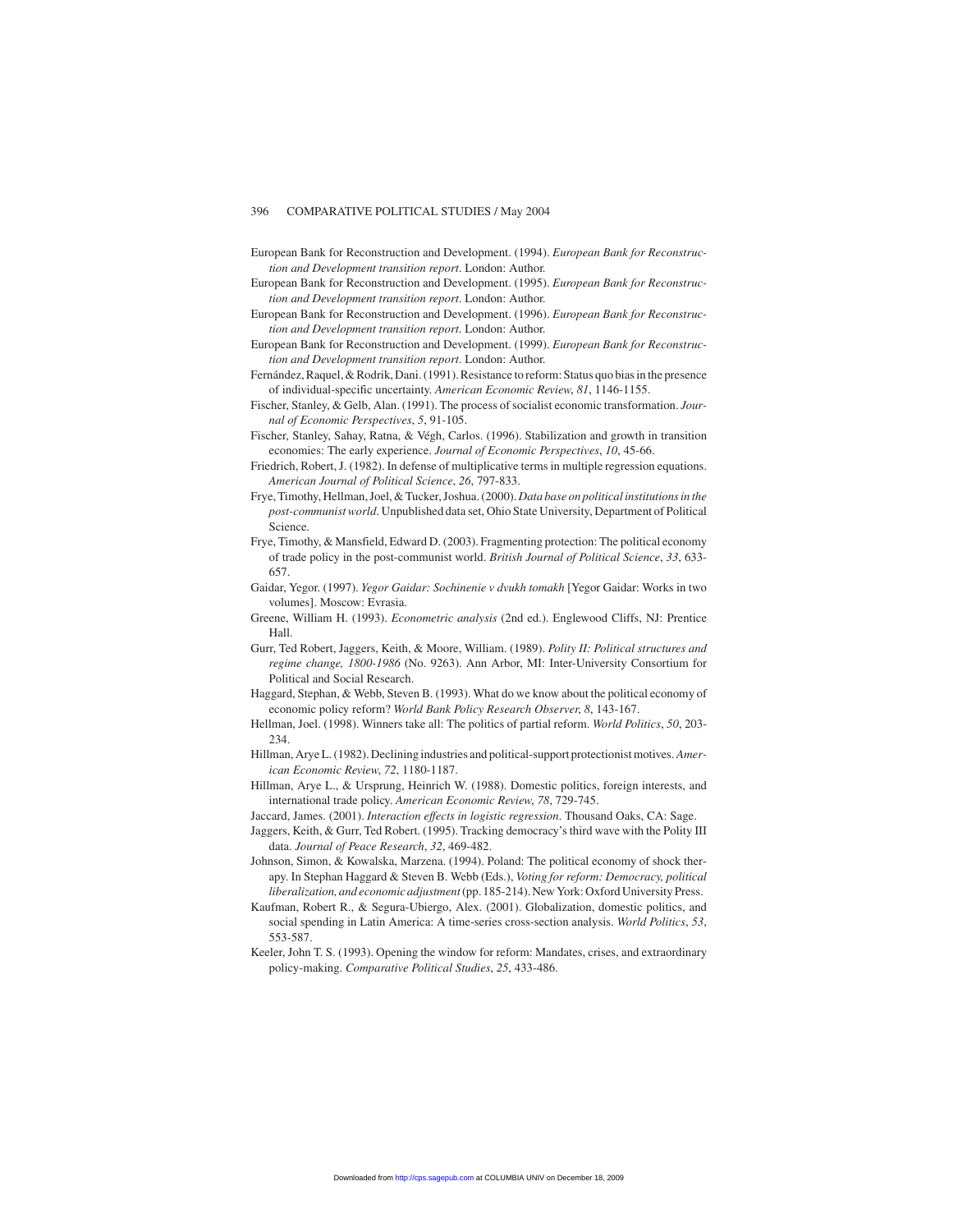- Kornai, Janos. (1992). *The socialist system: The political economy of communism*. Princeton, NJ: Princeton University Press.
- Krickus, Richard J. (1997). Democratization in Lithuania. In Karen Dawisha & Bruce Parrott (Eds.), *The consolidation of democracy in east-central Europe* (pp. 290-333). New York: Cambridge University Press.
- Krueger, Anne O. (1993). *Political economy of policy reform in developing countries*. Cambridge, MA: MIT Press.
- Krugman, Paul. (1999). *International economics: Theory and policy*. New York: Addison-Wesley.
- Layard, Richard, & Parker, John. (1996). *The coming Russian boom: A guide to new markets and politics*. New York: Simon & Schuster.
- Lewis-Beck, Michael S. (1988).*Economics and elections: The major Western democracies*. Ann Arbor: University of Michigan Press.
- Magee, Stephen P., Brock, William A., & Young, Leslie. (1989). *Black hole tariffs and endogenous policy theory: Political economy in general equilibrium*. New York: Cambridge University Press.
- Mansfield, Edward D., Milner, Helen V., & Rosendorff, Peter, B. (2000). Free to trade: Democracies, autocracies, and international trade. *American Political Science Review*, *94*, 305-321.
- Mayer, Wolfgang. (1984). Endogenous tariff formation. *American Economic Review*, *74*, 970- 985.
- Nelson, Joan M. (1993). The politics of economic transformation: Is the Third World experience relevant in Eastern Europe? *World Politics*, *45*, 433-463.
- Nelson, Joan M. (1994). How market reforms and democratic consolidation affect each other. In Joan M. Nelson (Ed.),*Intricate links: Democratization and market reforms in Latin America and Eastern Europe* (pp. 1-36). New Brunswick, NJ: Transaction.
- Olson, Mancur. (1965). *The logic of collective action*. Cambridge, MA: Harvard University Press.
- Pacek, Alexander. (1994). Macroeconomic conditions and electoral politics in east Central Europe. *American Journal of Political Science*, *38*, 723-744.
- Prime minister discusses elections, economy (FBIS-EEU 92-146). (1992, June 29). Foreign Broadcast Information Service, Eastern Europe (EEU).
- Przeworski, Adam. (1991). *Democracy and the market: Political and economic reforms in Eastern Europe and Latin America*. New York: Cambridge University Press.
- Republic on the brink of bankruptcy (FBIS-SOV-92-062). (1992, March 31). Foreign Broadcast Information Service, Central Eurasia (SOV).
- Restrictions on certain goods lifted (FBIS-SOV-92-109). (1992, June 5). Foreign Broadcast Information Service, Central Eurasia (SOV).
- Rodrik, Dani. (1992). Foreign trade in Eastern Europe's transition: Early results. In Olivier Blanchard, Kenneth Froot, & Jeffrey Sachs (Eds.), *The transition in Eastern Europe* (pp. 319-356). Cambridge, MA: MIT Press.
- Rodrik, Dani. (1994). The rush to free trade in the developing world. In Stephan Haggard & Steven B. Webb (Eds.), *Voting for reform: Democracy, political liberalization, and economic adjustment* (pp. 61-88). New York: Oxford University Press.
- Rodrik, Dani. (1996). Understanding economic policy reform. *Journal of Economic Literature*, *34*, 9-41.
- Roland, Gerard. (2002). The political economy of transition. *Journal of Economic Perspectives*, *16*, 29-50.
- Roeder, Philip. (1994). Varieties of post-Soviet authoritarianism.*Post-Soviet Affairs*, *10*, 61-101.